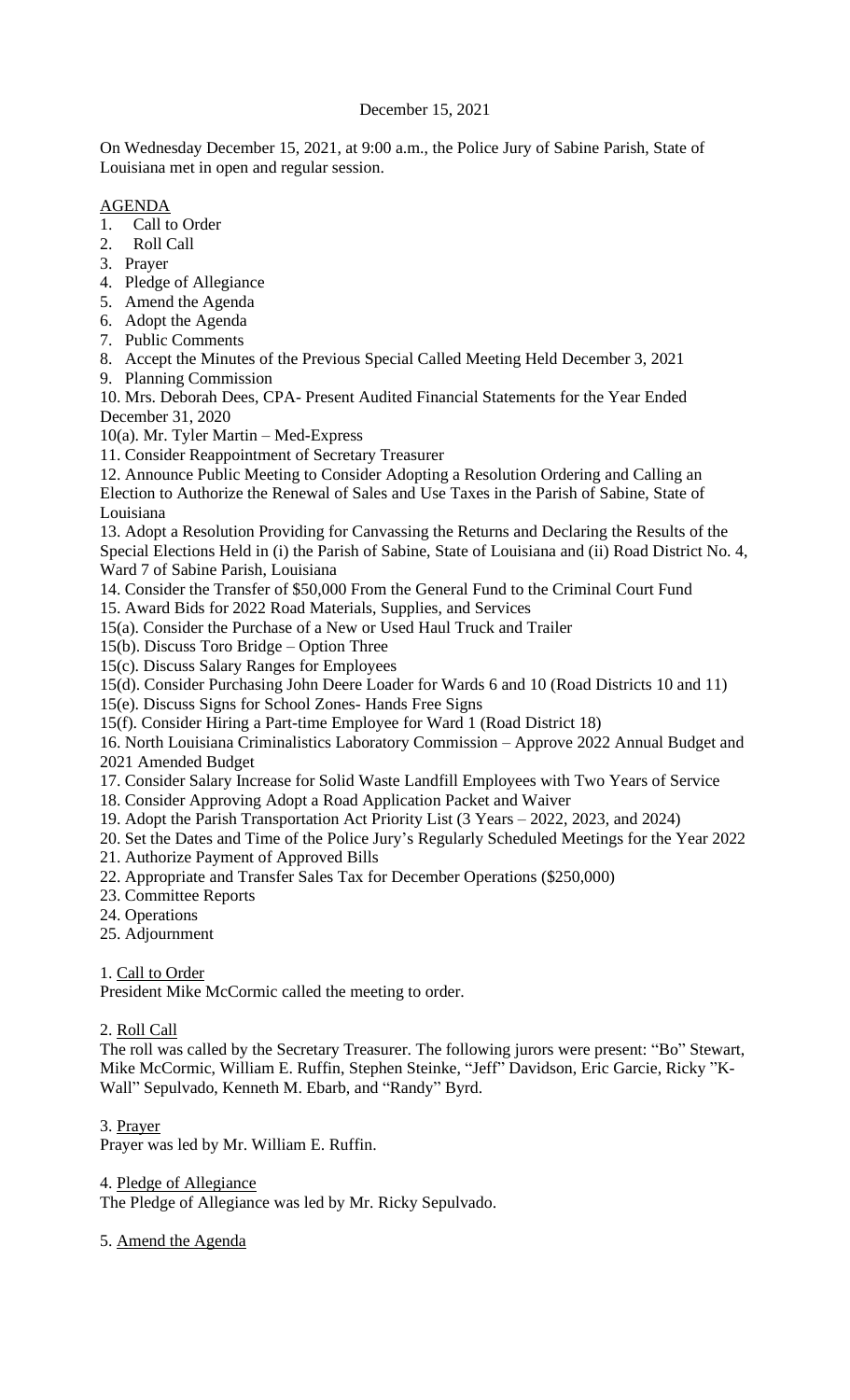Public comments on the motion to amend the agenda were allowed prior to any vote to add an item to the agenda. There were no comments.

Resolution No. 8910

Motion by Stewart and seconded by Garcie to amend the agenda to include the following items:

10(a). Mr. Tyler Martin – Med-Express

15(a). Consider the Purchase of a New or Used Haul Truck and Trailer

15(b). Discuss Toro Bridge – Option Three

15(c). Discuss Salary Ranges for Employees

15(d). Consider Purchasing John Deere Loader for Wards 6 and 10 (Road Districts 10 and 11)

15(e). Discuss Signs for School Zones- Hands Free Signs

15(f). Consider Hiring a Part-time Employee for Ward 1 (Road District 18)

This resolution having been submitted to a vote; the vote thereon was as follows:

Yeas: 9 - Stewart, McCormic, Ruffin, Steinke, Davidson, Garcie, Sepulvado, Ebarb, and Byrd

Nays: 0

Abstain: 0

Absent: 0

6. Adopt the Agenda

Resolution No. 8911

Motion by Sepulvado and seconded by Davidson to adopt the agenda as amended.

This resolution having been submitted to a vote; the vote thereon was as follows:

Yeas: 9 - Stewart, McCormic, Ruffin, Steinke, Davidson, Garcie, Sepulvado, Ebarb, and Byrd

Nays: 0

Abstain: 0

Absent: 0

#### 7. Public Comments

Police Jury President, Mike McCormic, allowed a period of public comment on any item on the agenda. Mr. McCormic advised everyone that they would be allowed to comment later during the meeting on particular agenda items, if they desire.

Representative Rodney Schamerhorn briefly addressed the Police Jury. He informed them that he would be holding "Open Houses" in the municipalities and communities within the Parish during the month of January 2022. He also noted that there would be a special session in the legislature during the month of February 2022 to address redistricting.

8. Accept the Minutes of the Previous Special Called Meeting Held December 3, 2021 All police jurors have previously been provided a written copy of the minutes of the special called meeting held December 3, 2021.

Resolution No. 8912

Motion by Davidson and seconded by Sepulvado to accept the minutes of the special called meeting held December 3, 2021.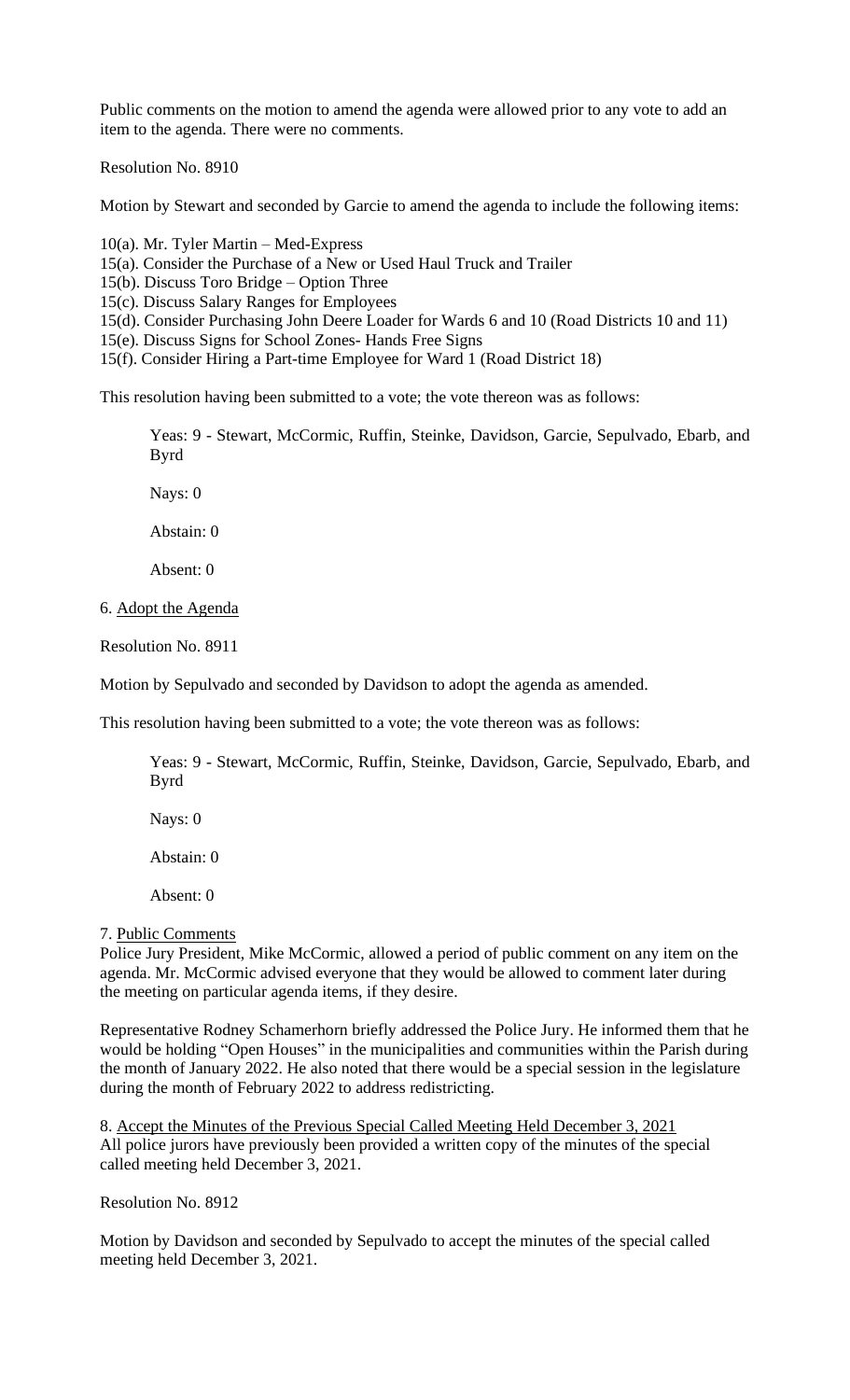This resolution having been submitted to a vote; the vote thereon was as follows:

Yeas: 9 - Stewart, McCormic, Ruffin, Steinke, Davidson, Garcie, Sepulvado, Ebarb, and Byrd

Nays: 0

Abstain: 0

Absent: 0

9. Planning Commission

No member of the Sabine Parish Planning Commission was in attendance.

10. Mrs. Deborah Dees, CPA- Present Audited Financial Statements for the Year Ended December 31, 2020

Mrs. Deborah Dees, CPA, presented the Annual Audited Financial Statements of the Sabine Parish Police Jury for the Year Ended December 31, 2020. The Sabine Parish Police Jury received an "unmodified" opinion on the primary government financial statements. The audited financial statements can be viewed on the Sabine Parish Police Jury's website.

Resolution No. 8913

Motion by Steinke and seconded by Stewart to accept the Annual Audited Financial Statements of the Sabine Parish Police Jury for the Year Ended December 31, 2020.

This resolution having been submitted to a vote; the vote thereon was as follows:

Yeas: 9 - Stewart, McCormic, Ruffin, Steinke, Davidson, Garcie, Sepulvado, Ebarb, and Byrd

Nays: 0

Abstain: 0

Absent: 0

#### 10(a). Mr. Tyler Martin – Med-Express

Mr. Tyler Martin, Director of Operations for Med-Express, discussed the capability of Med-Express to provide quality ambulance service to Sabine Parish. Mr. Martin assured the Police Jury that Med-Express would work closely with the Sabine Parish Ambulance Board to meet the needs of the Parish.

11. Consider Reappointment of Secretary Treasurer

Louisiana Revised Statute 33:1651 requires the Police Jury to appoint a secretary treasurer for a term of two years. Secretary Treasurer Weatherford's term of office will expire January 11, 2022.

Resolution No. 8914

Motion by Ebarb and seconded by Steinke to appoint William E. Weatherford as Secretary Treasurer of the Sabine Parish Police Jury for a term of two years from January 11, 2022 until January 11, 2024.

This resolution having been submitted to a vote; the vote thereon was as follows:

Yeas: 9 - Stewart, McCormic, Ruffin, Steinke, Davidson, Garcie, Sepulvado, Ebarb, and Byrd

Nays: 0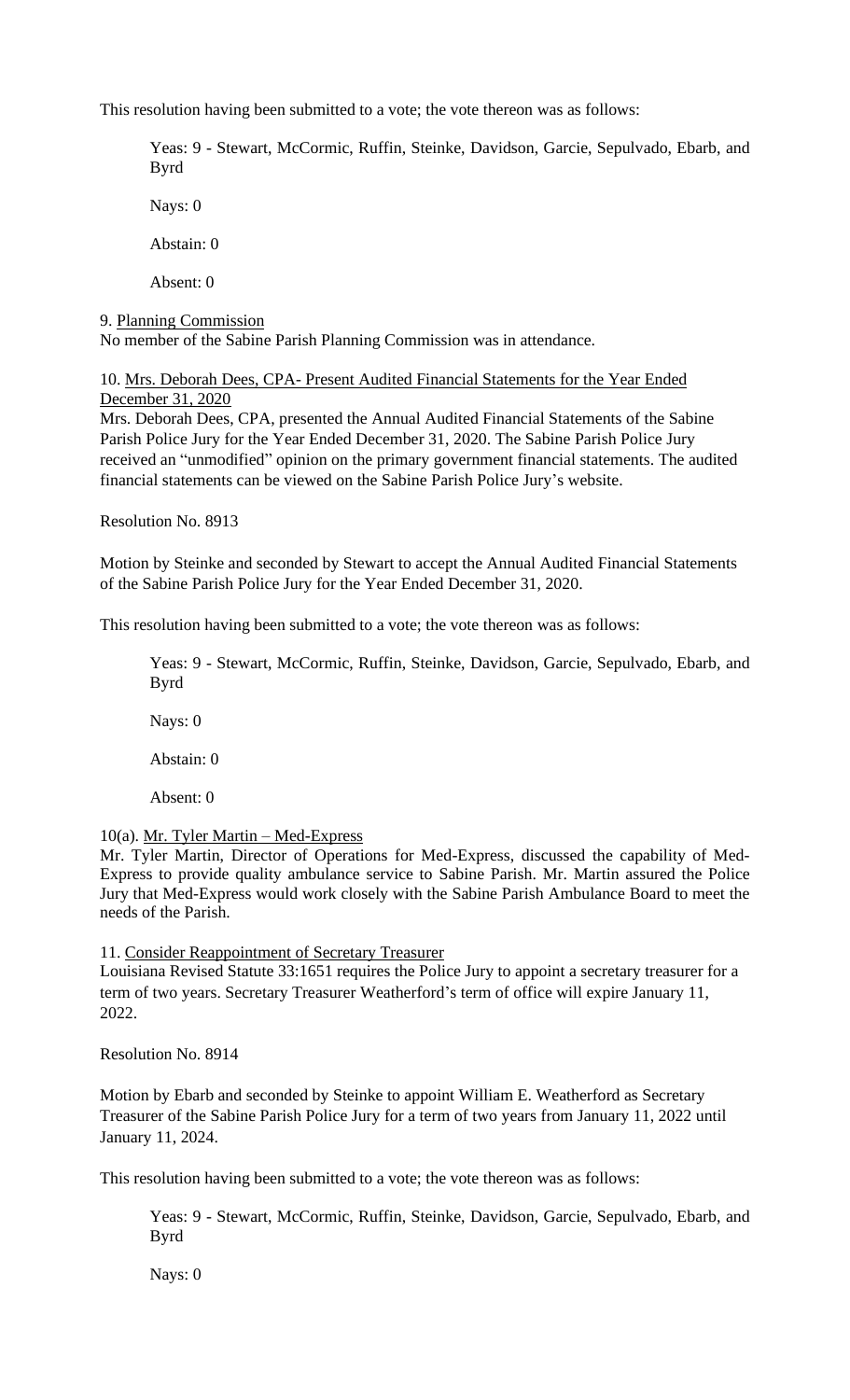## Abstain: 0

Absent: 0

## 12. Announce Public Meeting to Consider Adopting a Resolution Ordering and Calling an Election to Authorize the Renewal of Sales and Use Taxes in the Parish of Sabine, State of Louisiana

#### ANNOUNCEMENT OF PUBLIC MEETING

Notice is hereby given that at its meeting to be held on Wednesday, January 19, 2022 at 9:00 a.m. at its regular meeting place, the Police Jury Room of the Courthouse, 400 Capitol Street, Many, Louisiana, the Police Jury of the Parish of Sabine, State of Louisiana, plans to consider adopting a resolution ordering and calling an election to be held in the Parish of Sabine, State of Louisiana, to authorize the renewal of sales and use taxes therein.

13. Adopt a Resolution Providing for Canvassing the Returns and Declaring the Results of the Special Elections Held in (i) the Parish of Sabine, State of Louisiana and (ii) Road District No. 4, Ward 7 of Sabine Parish, Louisiana

Resolution No. 8915

The following resolution was offered by Stewart and seconded by Sepulvado:

# **RESOLUTION**

A Resolution Providing for Canvassing the Returns and Declaring the Results of the Special Elections Held in (i) the Parish of Sabine, State of Louisiana and (ii) Road District No. 4, Ward 7 of Sabine Parish, Louisiana, on Saturday, November 13, 2021, to Authorize the Levy of Special Taxes Therein.

BE IT RESOLVED by the Police Jury of the Parish of Sabine, State of Louisiana (the "Governing Authority"), acting as the governing authority of (i) the Parish of Sabine, State of Louisiana and (ii) Road District No. 4, Ward 7 of Sabine Parish, Louisiana (the "Parish and District"), that:

SECTION 1. Canvass. This Governing Authority does now proceed in open and public session to examine the official tabulations of votes cast at the special elections held in (i) the Parish of Sabine, State of Louisiana and (ii) Road District No. 4, Ward 7 of Sabine Parish, Louisiana, on SATURDAY, NOVEMBER 13, 2021, to authorize the levy of special taxes therein, and said Governing Authority does further proceed to examine and canvass the returns and declare the result of the special elections.

SECTION 2. Election Results. According to the official certified tabulation of votes cast at said Elections, (i) there was a total of **517** votes cast **IN FAVOR OF** Proposition No.1 and a total of **1,695** votes cast **AGAINST** Proposition No. 1, resulting in a majority of **1,178** votes cast **AGAINST** Proposition No. 1, (ii) there was a total of **804** votes cast **IN FAVOR OF** Proposition No. 2 and a total of **1,400** votes cast **AGAINST** Proposition No. 2, resulting in a majority of **596** votes cast **AGAINST** Proposition No. 2 and (iii) there was a total of **34** votes cast **IN FAVOR OF** Road District No. 4, Ward 7 Proposition and a total of **52** votes cast **AGAINST** Road District No. 4, Ward 7 Proposition, resulting in a majority of **18** votes cast **AGAINST** Road District No. 4, Ward 7 Proposition . The Propositions were therefore duly **DEFEATED** by a majority of the votes cast by the qualified electors voting at the Elections.

SECTION 3. Promulgation of Election Result. The results of said elections shall be promulgated by publication in the manner provided by law, after receipt from the Secretary of State's office of the actual costs of the elections, as required by Act 205 of the Regular Session of the Legislature of Louisiana for the year 2019.

SECTION 4. Declaration. The foregoing results of the Elections are hereby declared by this Governing Authority and shall be published as required by law.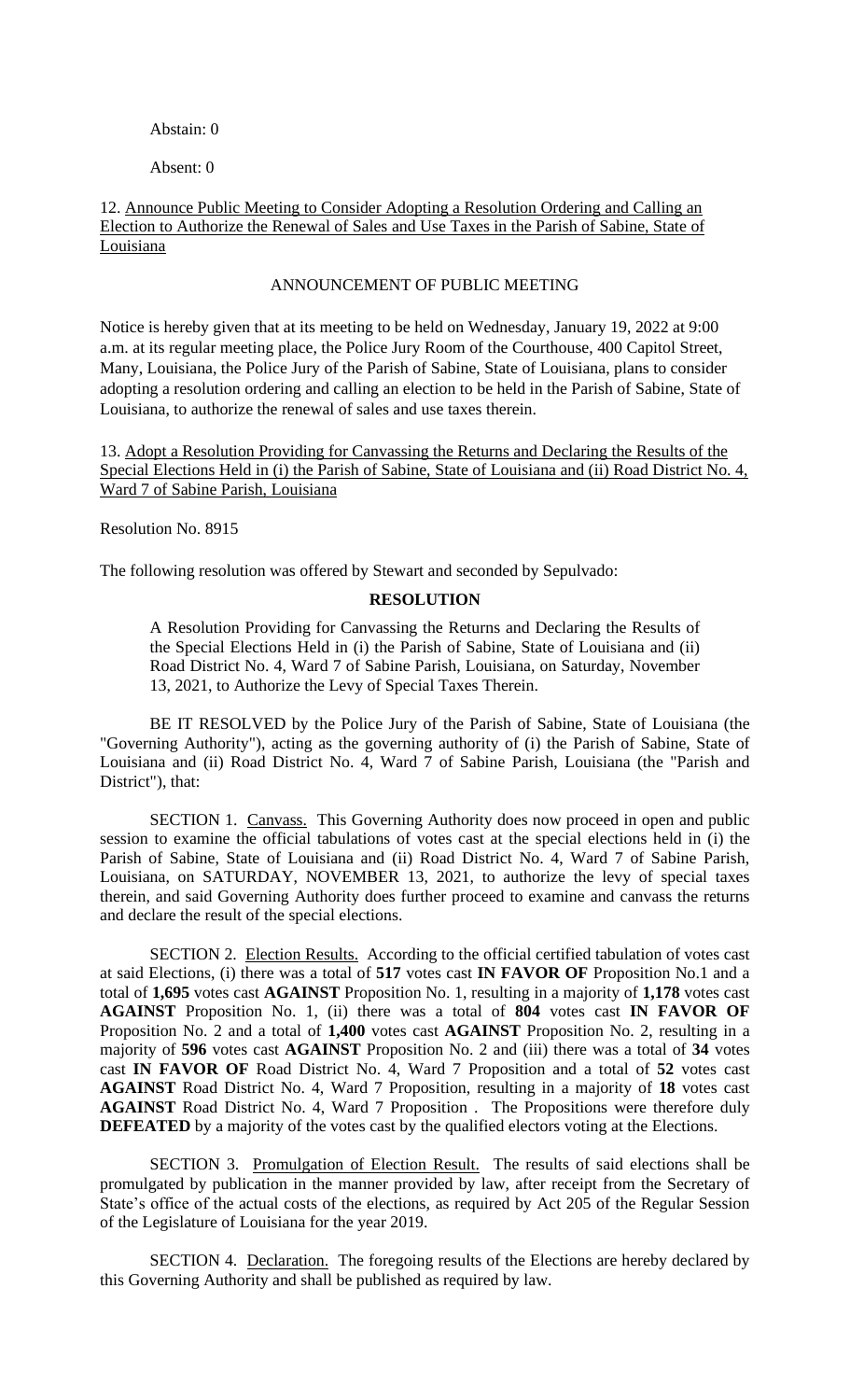SECTION 5. Procès Verbal. A *Procès Verbal* of the canvass of the returns of said elections shall be made and a certified copy thereof shall be forwarded to the Secretary of State, Baton Rouge, Louisiana, who shall record the same in his office; another certified copy thereof shall be forwarded to the Clerk of Court and *Ex-Officio* Recorder of Mortgages in and for the Parish of Sabine, who shall record the same in the Mortgage Records of said Parish; and another copy thereof shall be retained in the archives of this Governing Authority.

This resolution having been submitted to a vote; the vote thereon was as follows:

| <b>MEMBERS:</b>        | YEAS: | NAYS: | <b>ABSENT: ABSTAINING:</b> |
|------------------------|-------|-------|----------------------------|
| <b>Thomas Stewart</b>  | X     |       |                            |
| Mike McCormic          | X     |       |                            |
| <b>Stephen Steinke</b> | X     |       |                            |
| William E. Ruffin      | X     |       |                            |
| Jeffrey Davidson       | X     |       |                            |
| Eric Garcie            | X     |       |                            |
| Ricky Sepulvado        | X     |       |                            |
| Kenneth M. Ebarb       |       |       |                            |
| Randy Byrd             |       |       |                            |

And the resolution was declared adopted on this, the 15<sup>th</sup> day of December 2021.

William E. Weatherford Richard M. McCormic Secretary Treasurer President

s/ William E. Weatherford s/ Richard M. McCormic

PROCÈS VERBAL OF THE CANVASS OF THE VOTES CAST AT THE SPECIAL ELECTIONS HELD IN (I) THE PARISH OF SABINE, STATE OF LOUISIANA AND (II) ROAD DISTRICT NO. 4, WARD 7 OF SABINE PARISH, LOUISIANA, ON SATURDAY, NOVEMBER 13, 2021.

BE IT KNOWN AND REMEMBERED that on Wednesday, December 15, 2021, at 9:00 a.m., at its regular meeting place, the Police Jury Room of the Courthouse, 400 Capitol Street, Many, Louisiana, the Police Jury of the Parish of Sabine, State of Louisiana (the "Governing Authority"), acting as the governing authority of (i) the Parish of Sabine, State of Louisiana and (ii) Road District No. 4, Ward 7 of Sabine Parish, Louisiana (the "Parish and District"), and being the authority ordering the special elections held therein on Saturday, November 13, 2021, with a quorum being present, did examine the official certified tabulations of votes cast at the said elections, and did examine and canvass the returns of said elections, there having been submitted at said elections the following propositions to wit:

#### PARISHWIDE PROPOSITIONS

## PROPOSITION NO. 1 OF 2 (LIBRARY TAX RENEWAL)

Shall the Parish of Sabine, State of Louisiana (the "Parish"), continue to levy a special tax of five and five hundredths (5.05) mills on all the property subject to taxation in the Parish (an estimated \$1,161,000 reasonably expected at this time to be collected from the levy of the tax for an entire year), for a period of ten (10) years, beginning with the year 2022 and ending with the year 2031, for the purpose of the administration, improvement, operation, maintenance and support of the Sabine Parish Library and its branches, including the costs of any capital improvements thereto?

#### PROPOSITION NO. 2 OF 2 (HEALTH UNIT TAX RENEWAL)

Shall the Parish of Sabine, State of Louisiana (the "Parish"), continue to levy a special tax of one (1) mill on all the property subject to taxation in the Parish (an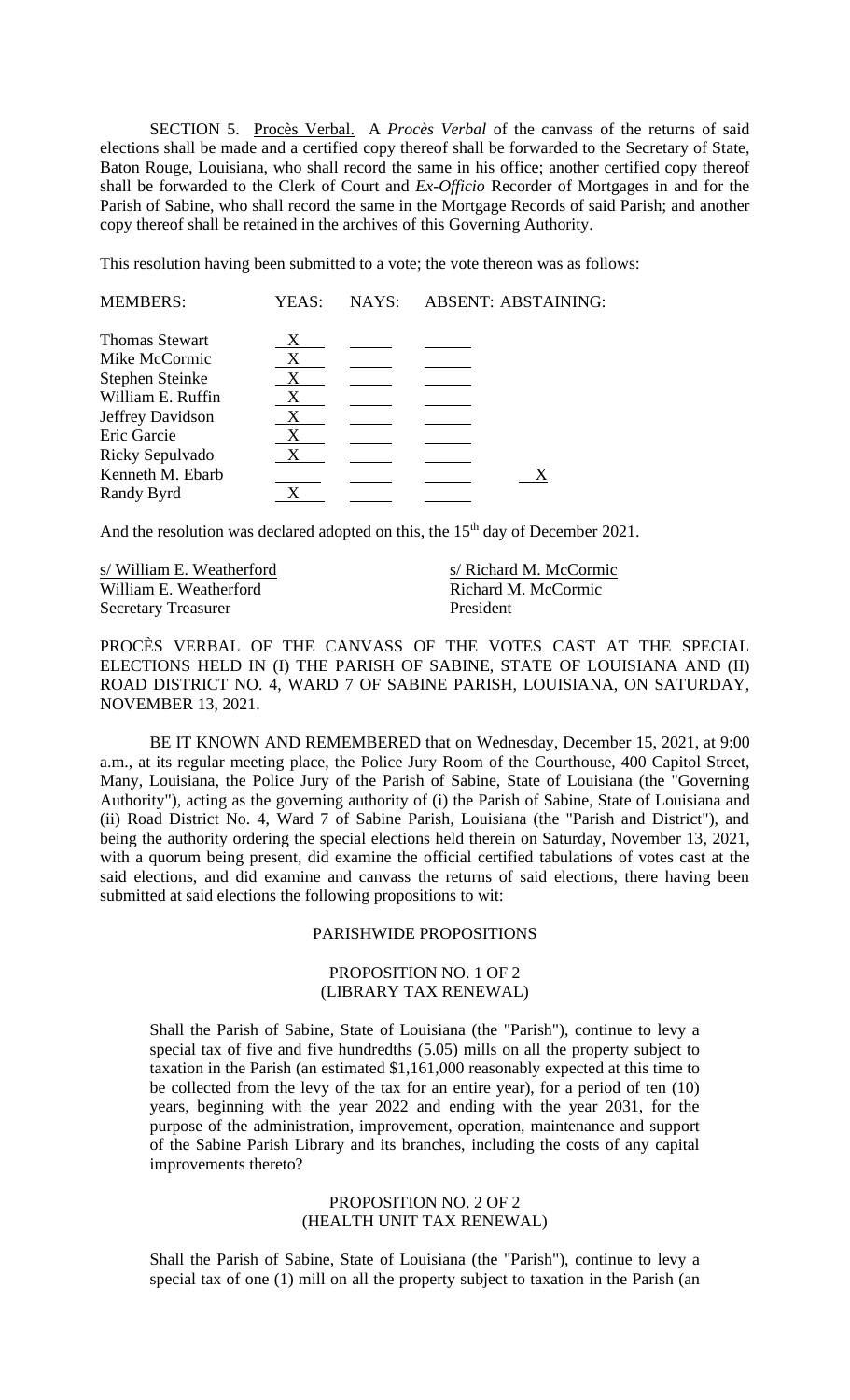estimated \$229,900 reasonably expected at this time to be collected from the levy of the tax for an entire year), for a period of ten (10) years, beginning with the year 2022 and ending with the year 2031, for the purpose of operation, administration, support and maintenance for the Sabine Parish Health Unit, including the costs of any capital improvements thereto?

# ROAD DISTRICT NO. 4, WARD 7 PROPOSITION (TAX CONTINUATION)

Shall Road District No. 4, Ward 7 of Sabine Parish, Louisiana (the "District"), continue to levy a thirteen and eighty-eight hundredths (13.88) mills tax on all the property subject to taxation within the District (an estimated \$311,650 reasonably expected at this time to be collected from the levy of the tax for an entire year), for a period of ten (10) years, beginning with the year 2022 and ending with the year 2031, for the purpose of constructing, improving, maintaining and/or repairing public roads and bridges in the District, including ditching and drainage therefor and purchasing equipment therefor, said millage to represent a one and thirty-two hundredths mills (1.32) increase (due to reappraisal) over the 12.56 mills tax authorized to be levied through the year 2021 pursuant to an election held on November 2, 2010?

There was found by said count and canvass that (i) there was a total of **517**  votes cast **IN FAVOR OF** Proposition No. 1 and a total of **1,695** votes cast **AGAINST** Proposition No. 1, as hereinabove set forth, and it was further found and determined that there was a majority of **1,178** votes cast **AGAINST** Proposition No. 1 as hereinabove set forth, (ii) there was a total of **804** votes cast **IN FAVOR OF** Proposition No. 2 and a total of **1,400** votes cast **AGAINST** Proposition No. 2, as hereinabove set forth, and it was further found and determined that there was a majority of **596** votes cast **AGAINST** Proposition No. 2 as hereinabove set forth and (iii) there was a total of **34** votes cast **IN FAVOR OF** Road District No. 4, Ward 7 Proposition and a total of **52** votes cast **AGAINST** Road District No. 4, Ward 7 Proposition, as hereinabove set forth, and it was further found and determined that there was a majority of **18** votes cast **AGAINST** Road District No. 4, Ward 7 Proposition as hereinabove set forth.

Therefore, the Governing Authority did declare and proclaim and does hereby declare and proclaim in open and public session that the Propositions as hereinabove set forth were duly **DEFEATED** by a majority of the votes cast by the qualified electors voting at the said special elections.

Results by precinct are available from the Secretary-Treasurer of this Governing Authority during regular business hours or via the Louisiana Secretary of State's website (voterportal.sos.la.gov).

THUS DONE AND SIGNED at Many, Louisiana, on this, the 15<sup>th</sup> day of December, 2021.

ATTEST:

s/ Richard M. McCormic Richard M. McCormic President

s/ William E. Weatherford William E. Weatherford Secretary-Treasurer

14. Consider the Transfer of \$50,000 From the General Fund to the Criminal Court Fund Louisiana Revised Statute 15:571.11A(1)(a) provides in part that "all fines and forfeitures, except for forfeitures of criminal bail bonds imposed by district courts and district attorneys, conviction fees in criminal cases, and prosecutions for violations of state law or parish ordinances, upon collection by the sheriff or executive officer of the court, shall be paid into the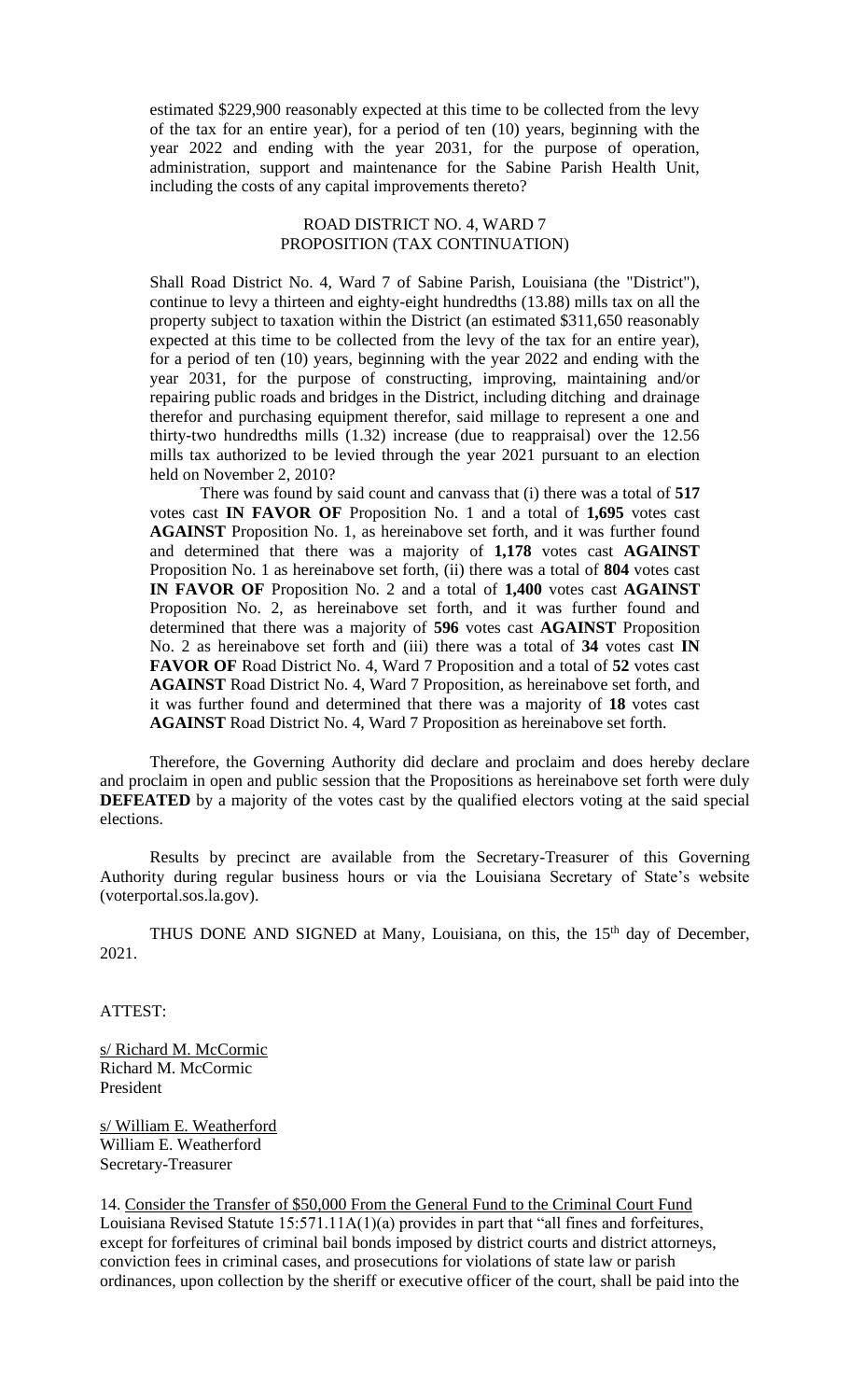treasury of the parish in which the court is situated and deposited in a special "Criminal Court Fund" account, which, on motion by the district attorney and approval order of the district judge, may be used or paid out in defraying the expenses of the criminal courts of the parish". The expenses charged to the Criminal Court Fund should not exceed the funds deposited.

However, the Criminal Court Fund currently has a deficit fund balance. Legal counsel has opined that the Sabine Parish Police Jury is legally responsible for funding this deficit. The Secretary Treasurer recommends that \$50,000 be transferred from the General Fund to the Criminal Court Fund to pay the expected expenditures of the fund in excess of its dedicated revenues.

Resolution No. 8916

Motion by Steinke and seconded by Ruffin to approve and authorize the transfer of \$50,000 from the General Fund to the Criminal Court Fund.

This resolution having been submitted to a vote; the vote thereon was as follows:

Yeas: 6 - McCormic, Ruffin, Steinke, Davidson, Garcie, and Sepulvado

Nays: 3 – Stewart, Ebarb, and Byrd

Abstain: 0

Absent: 0

15. Award Bids for 2022 Road Materials, Supplies, and Services

Sealed bids were received in the Police Jury Office, at the Courthouse, Many, Louisiana, until 10:00 a.m. on December 1, 2021, for 2022 materials, supplies, and services at which time they were opened and read aloud. The bid advertisement stated that the bids would be presented to the Police Jury today, Wednesday, December 15, 2021, during the regularly scheduled meeting at which time they will be reviewed and awarded.

Secretary Treasurer Weatherford presented the jurors a list of the bids for materials, supplies and services for the year 2022 that are recommended for acceptance.

Resolution No. 8917

Motion by Ruffin and seconded by Byrd to award the 2022 bids for materials, supplies and services to the bidders as listed:

# **BID AWARD – 2022**

| 1. Hot Mix                                                 |                  |
|------------------------------------------------------------|------------------|
| Madden Contracting Company, LLC.                           |                  |
| Hot Mix – FOB Natchitoches Plant                           | \$73.75 per ton  |
| Hot Mix – FOB Shreveport Plant                             | \$73.75 per ton  |
| 2. Oil Sand Mix (Oil Dirt)                                 |                  |
| East Texas Asphalt Co. Ltd.                                |                  |
| With Texas sales tax of 8.25% added to FOB quoted price.   |                  |
| Oil Sand – FOB Center, TX Plant                            | $$82.81$ per ton |
| Oil Sand – Delivered to Many, LA                           | \$91.38 per ton  |
| Oil Sand – FOB Lufkin, TX Plant                            | $$82.81$ per ton |
| Oil Sand – Delivered to Many, LA                           | \$95.70 per ton  |
| 3. Hot Mix/Oil Sand Mix Installation with Lay Down Machine |                  |
| <b>Apeck Construction, LLC</b>                             |                  |

Hot mix/ oil sand installation with a laydown machine.  $$21.00$  per ton

4. **Cold Mix**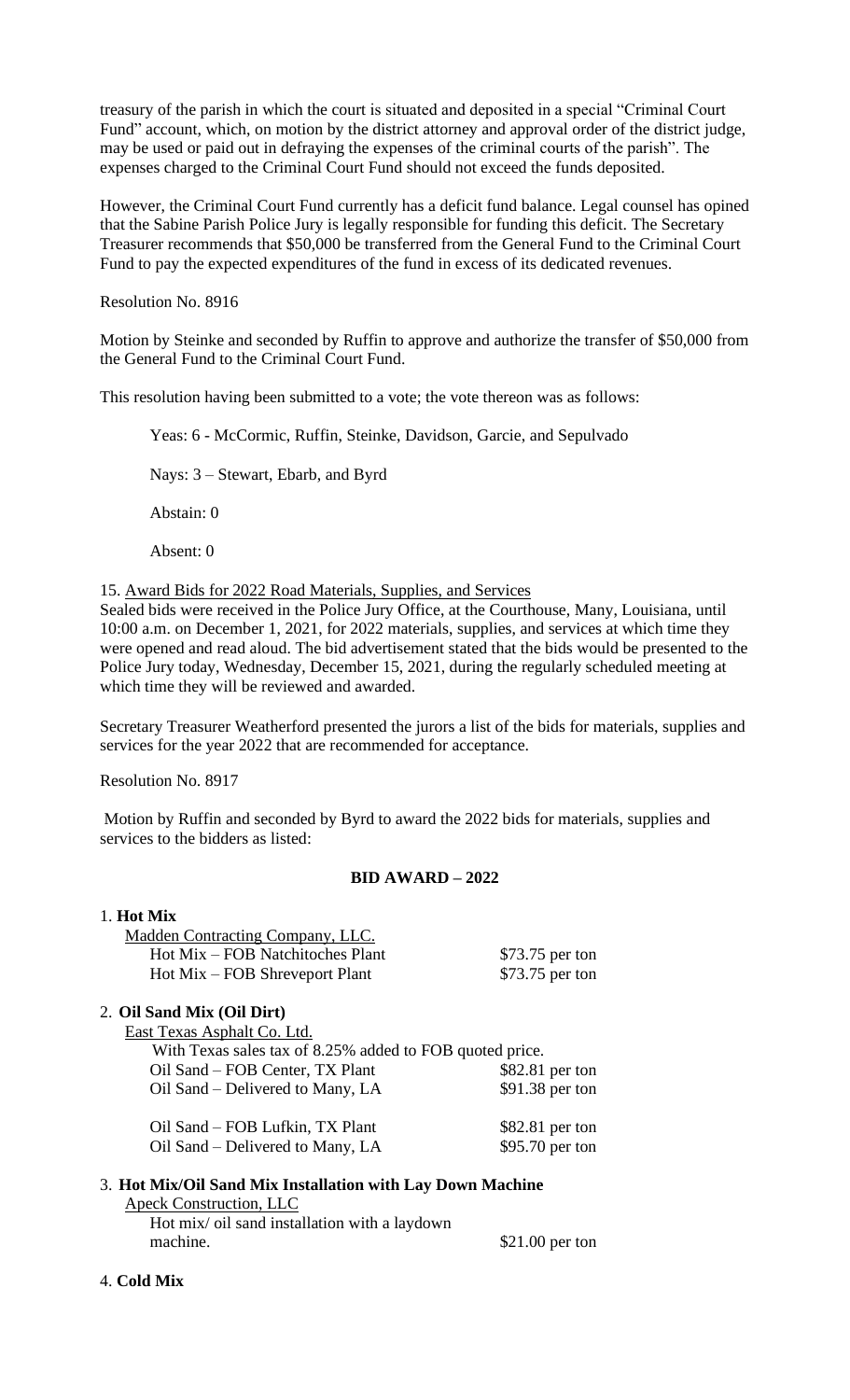| Diamond B Construction Co. LLC<br>Cold Mix - FOB Alexandria Plant<br>Cold Mix – Delivered to Many, LA                                                                                                                                                                                                              | \$87.50 per ton<br>\$102.50 per ton    |
|--------------------------------------------------------------------------------------------------------------------------------------------------------------------------------------------------------------------------------------------------------------------------------------------------------------------|----------------------------------------|
| 5. One, Two, Three Course Gravel/ Road Oil Seal Application<br>P. R. Parker Company, Inc.                                                                                                                                                                                                                          |                                        |
| Asphalt Prime Coat $(MC - 30)$                                                                                                                                                                                                                                                                                     | \$1.00 per SQYD                        |
| One Course Chip Seal $(CRS - 2P \&$ Size 2)                                                                                                                                                                                                                                                                        | \$2.99 per SQYD                        |
| One Course Chip Seal $(CRS - 2P \& Size 3)$                                                                                                                                                                                                                                                                        | \$2.48 per SQYD                        |
| Two course Chip Seal (CRS 2P $&$ Size 2+3)                                                                                                                                                                                                                                                                         | \$5.43 per SQYD                        |
| Temporary Reflector- Raised (Tabs)                                                                                                                                                                                                                                                                                 | \$2.00 each                            |
| Mobilization Per Chip Seal Move-in                                                                                                                                                                                                                                                                                 | \$4,000.00                             |
| 6. Oil Sand Road Rehabilitation<br><b>Apeck Construction, LLC</b>                                                                                                                                                                                                                                                  |                                        |
| Oil sand road rehabilitation                                                                                                                                                                                                                                                                                       | \$7.75 per square yard                 |
| <b>7. Road Reclamation</b><br><b>Apeck Construction, LLC</b>                                                                                                                                                                                                                                                       |                                        |
| Road reclamation                                                                                                                                                                                                                                                                                                   | \$2.90 per square yard                 |
| 8. Asphalt Road Patching<br><b>Apeck Construction, LLC</b><br>Asphalt road patching                                                                                                                                                                                                                                | \$155.00 per square yard               |
| 9. Road Oil<br><b>Bryan &amp; Bryan Asphalt</b><br>Oil will meet the specifications of Texas Cracked<br>Fuel Oil (Prime Oil – MC- 30). Delivered<br>to any point in Sabine Parish. This bid is based<br>on current posted prices, any increase or decrease<br>in posted price shall be passed along to the Parish. | \$580.00 per ton                       |
| 10. Backhoe Services<br><b>Procell Services</b><br>Backhoe services - 310E John Deere Backhoe                                                                                                                                                                                                                      | $$70.00$ per hour                      |
| 11. Trackhoe Services<br><b>Procell Services</b><br>Trackhoe services – John Deere 160C<br>Trackhoe services – John Deere 160G                                                                                                                                                                                     | $$90.00$ per hour<br>$$90.00$ per hour |
| <b>12 Bulldozer Services</b><br><b>Procell Services</b><br>Bulldozer services – 700H John Deere<br>Bulldozer services – 650G John Deere                                                                                                                                                                            | $$90.00$ per hour<br>\$90.00 per hour  |
| Bulldozer services - D-3 Caterpillar                                                                                                                                                                                                                                                                               | \$90.00 per hour                       |
| 13. Material Hauling Services – 14-yard Dump Truck<br><b>Procell Services</b><br>Material hauling services-14-yard                                                                                                                                                                                                 |                                        |
| dump truck                                                                                                                                                                                                                                                                                                         | \$75.00 per hour                       |
| 14. Material Hauling Services - 24 Yard Belly Dump Truck<br>No bid received.                                                                                                                                                                                                                                       |                                        |

15. **Galvanized and Poly-Coated Steel Round Culverts and Bands**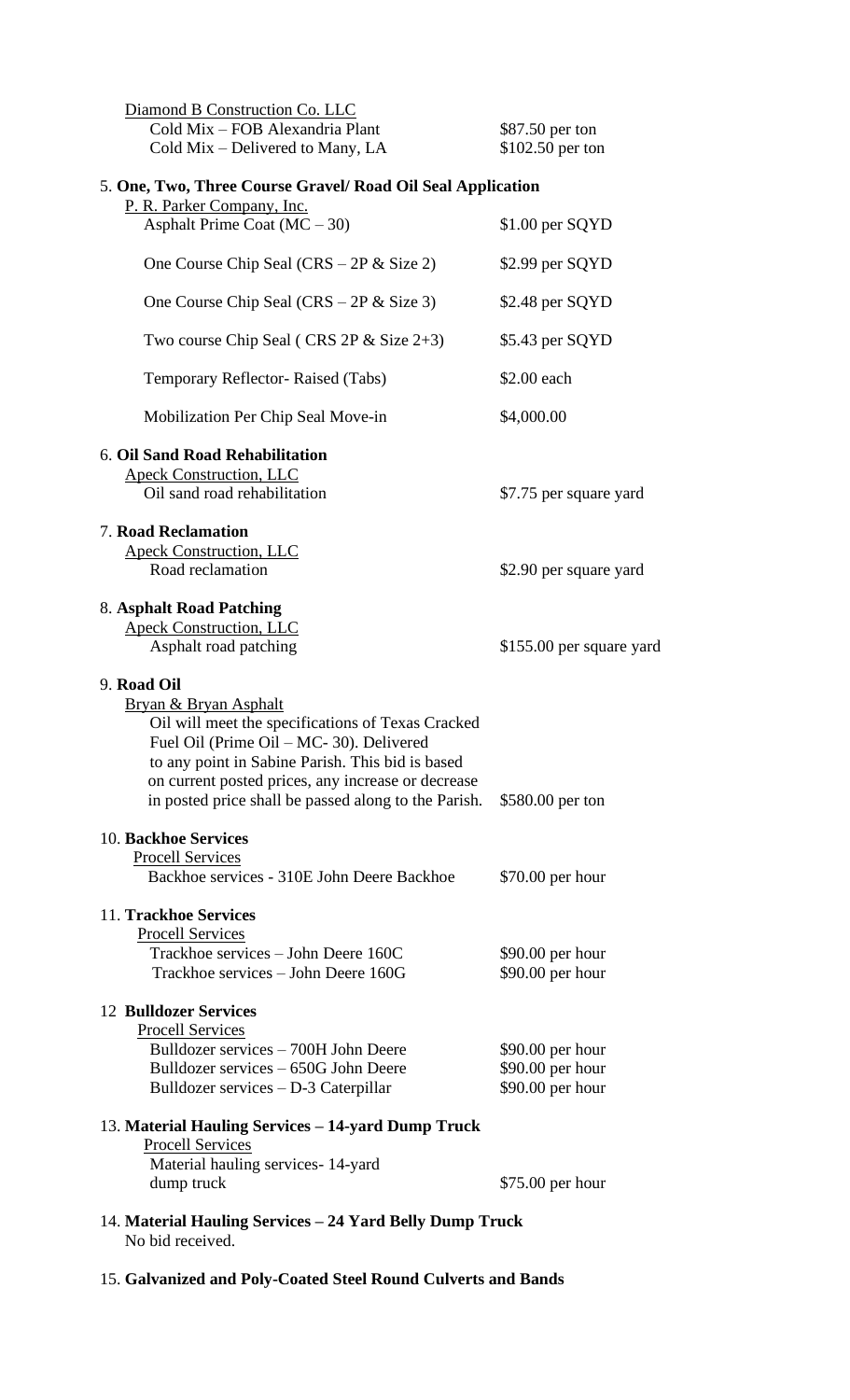# **Note: Culvert unit prices are for each foot of pipe.**

|                     |              | Family            | Coastal           |
|---------------------|--------------|-------------------|-------------------|
|                     |              | Farm &            | Culvert &         |
|                     |              | Garden            | Supply, Inc.      |
| $2&2/3x\frac{1}{2}$ |              | Pipe              | Pipe              |
| Corrugation         |              |                   |                   |
| <b>Diameter</b>     | <b>Gauge</b> | <b>Unit Price</b> | <b>Unit Price</b> |
| Galvanized:         |              |                   |                   |
|                     |              |                   |                   |
| 12"                 | 16           | \$18.45           |                   |
| 15"                 | 16           | \$22.95           |                   |
| 18"                 | 16           | \$27.50           |                   |
| 21"                 | 16           | \$32.05           |                   |
| $24$ <sup>77</sup>  | 16           | \$36.65           |                   |
| $24$ "              | 14           | \$44.00           |                   |
| 30"                 | 16           | \$45.90           |                   |
| 30"                 | 14           | \$55.20           |                   |
| 36"                 | 14           | \$66.00           |                   |
| 42"                 | 14           | \$77.00           |                   |
| 48"                 | 14           | \$88.00           |                   |
|                     |              |                   |                   |
|                     |              |                   |                   |
| Polymer             |              |                   |                   |
| Coated:             |              |                   |                   |
| 12"                 | 16           | \$27.75           |                   |
| 15"                 | 16           | \$34.45           |                   |
| 18"                 | 16           | \$41.25           |                   |
| 21"                 | 16           | \$48.00           |                   |
| 24"                 | 16           | \$55.00           |                   |
| 24                  | 14           | \$66.00           |                   |
| $30$ "              | 16           | \$68.85           |                   |
|                     |              |                   |                   |
| 30"                 | 14           | \$82.50           |                   |
| 36"                 | 14           | \$99.00           |                   |
| 42"                 | 14           | \$115.50          |                   |
| 48"                 | 14           | \$132.00          |                   |
|                     |              |                   |                   |
| 3x1 Corrugation     |              |                   |                   |
| Galvanized          |              |                   |                   |
| 60"                 | 16           | \$109.00          |                   |
| 60"                 | 14           | \$129.75          |                   |
| 66"                 | 16           |                   | \$152.46          |
|                     |              |                   |                   |
| 66"                 | 14           |                   | \$188.03          |
| 72                  | 14           | \$156.00          |                   |
| 84"                 | 14           | \$181.00          |                   |
| 96"                 | 12           | \$280.00          |                   |
| 108"                | 10           | \$395.00          |                   |
| $120$ <sup>7</sup>  | 10           | \$444.00          |                   |
| 132                 | 10           | No Bid            | No Bid            |
| $132^{17}$          | 8            | No Bid            | No Bid            |
| 144                 | 10           | No Bid            | No Bid            |
| 144"                | 8            | No Bid            | No Bid            |
|                     |              |                   |                   |
|                     |              |                   |                   |
| Polymer             |              |                   |                   |
| Coated:             |              |                   |                   |
| 60"                 | 16           | \$163.50          |                   |
| 60"                 | 14           | \$194.50          |                   |
| 66"                 | 16           | No Bid            | No Bid            |
| 66"                 | 14           |                   | \$222.00          |
| $72$ "              | 14           | \$235.00          |                   |
| 84"                 | 14           | \$272.00          |                   |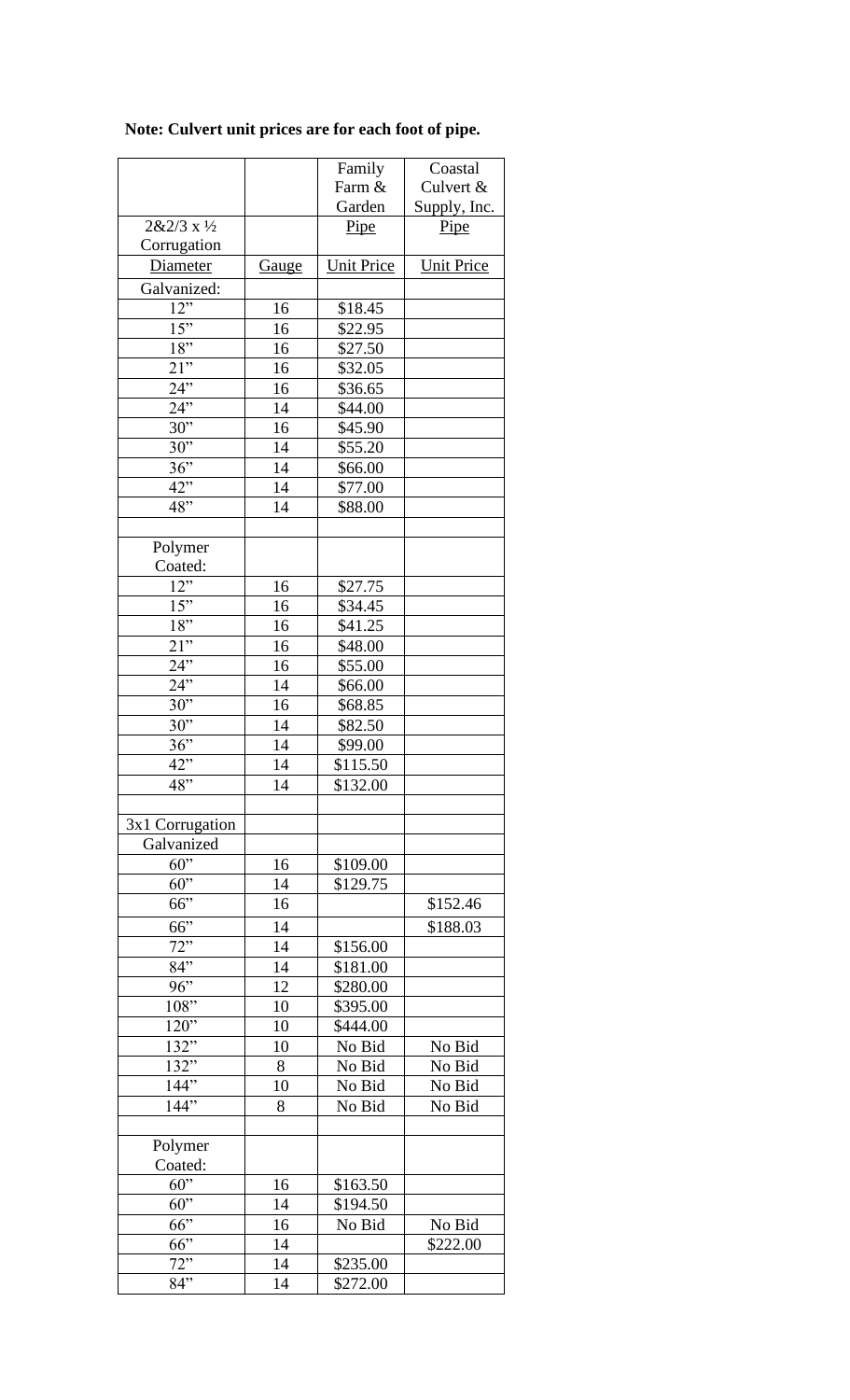| 96"           | 12 | \$420.00 |         |
|---------------|----|----------|---------|
| 108"          | 10 | \$599.50 |         |
| 120"          | 10 | \$665.00 |         |
| 132"          | 8  | No Bid   | No Bid  |
| 144"          | 8  | No Bid   | No Bid  |
|               |    |          |         |
| Plastic (Dual |    |          |         |
| Wall)         |    |          |         |
| 12"           |    |          | \$11.94 |
| 15"           |    | \$17.05  |         |
| 18"           |    | \$21.25  |         |
| 21"           |    | No Bid   | No Bid  |
| 24"           |    | \$37.25  |         |
| 30"           |    | \$51.00  |         |
| 36"           |    | \$69.00  |         |
| 48"           |    | \$118.00 |         |
|               |    |          |         |

# 16. **Used Railroad Tank Shell Culverts**

Tanks are patched with bulk heads removed and wall thickness is a minimum of .500 in. All prices include delivery on company owned trucks to any location in Sabine Parish.

| (a) The Railroad Yard Inc. |  |  |
|----------------------------|--|--|
|----------------------------|--|--|

| Diameter            | Length              | <b>Price Per Linear Foot</b> |
|---------------------|---------------------|------------------------------|
| Various as in stock | Various as in stock | \$475.00 per linear foot     |

# (b) Gateway Steel Pipe & Supply, LLC

| Diameter               | Length     | Price Per Linear Foot    |
|------------------------|------------|--------------------------|
| 8' 6" Outside Diameter | $49'$ Long | \$431.63 Per Linear Foot |

# 17. **Tires**

(a) Stewart's Auto Sales

| Size           | Brand/Tread        | Ply Rating | Price    |
|----------------|--------------------|------------|----------|
| LT285/75/R16   | Milestar HT        |            | \$225.00 |
| ST235/80/16    | Transeagle Trailer |            | \$155.00 |
| 25x10.00R-12HS | Deestone           |            | $\Omega$ |

# (b) Sabine Tire, Inc.

|             | <b>Brand/Tread</b>         | <b>Ply Rating</b> | Price      |
|-------------|----------------------------|-------------------|------------|
| <b>Size</b> |                            |                   |            |
| 1000X16     | <b>StarMaxx</b>            | 8                 | \$166.78   |
| 11R22.5     | Road X Steer               | 16                | \$305.97   |
| 11R22.5     | Road X Grip                | 16                | \$309.86   |
| 11R24.5     | Road X Steer               | 16                | \$340.10   |
| 11R24.5     | Road X Grip                | 16                | \$356.84   |
| 1400R24     | <b>Star Maxx G2 Grader</b> | Radial-1          | \$799.50   |
|             |                            | star              |            |
| 1400R24     | Tube                       | N/A               | \$55.63    |
| 17.5X25     | <b>ATF</b> Grader          | 16                | \$595.00   |
| 17.5R25     | Power King Expert          | Radial $-2$       | \$1,047.90 |
|             |                            | star              |            |
| LT235/80R17 | Summit HT                  | 10                | \$141.56   |
| LT235/80R17 | Summit AT                  | 10                | \$146.82   |
| LT245/75R17 | Summit HT                  | 10                | \$143.18   |
| LT245/75R17 | Summit AT                  | 10                | \$142.76   |
| LT285/75R16 | Heritage Grip              | 10                | \$209.38   |
| 205/75R15   | <b>Trailer King</b>        | 8                 | \$76.20    |
| 18.4R34     | StarrMaxx R-1              | $Radial-1$        | \$875.40   |
|             |                            | star              |            |
| 13.6R24     | <b>Starr Maxx R1</b>       | Radial $-1$       | \$445.08   |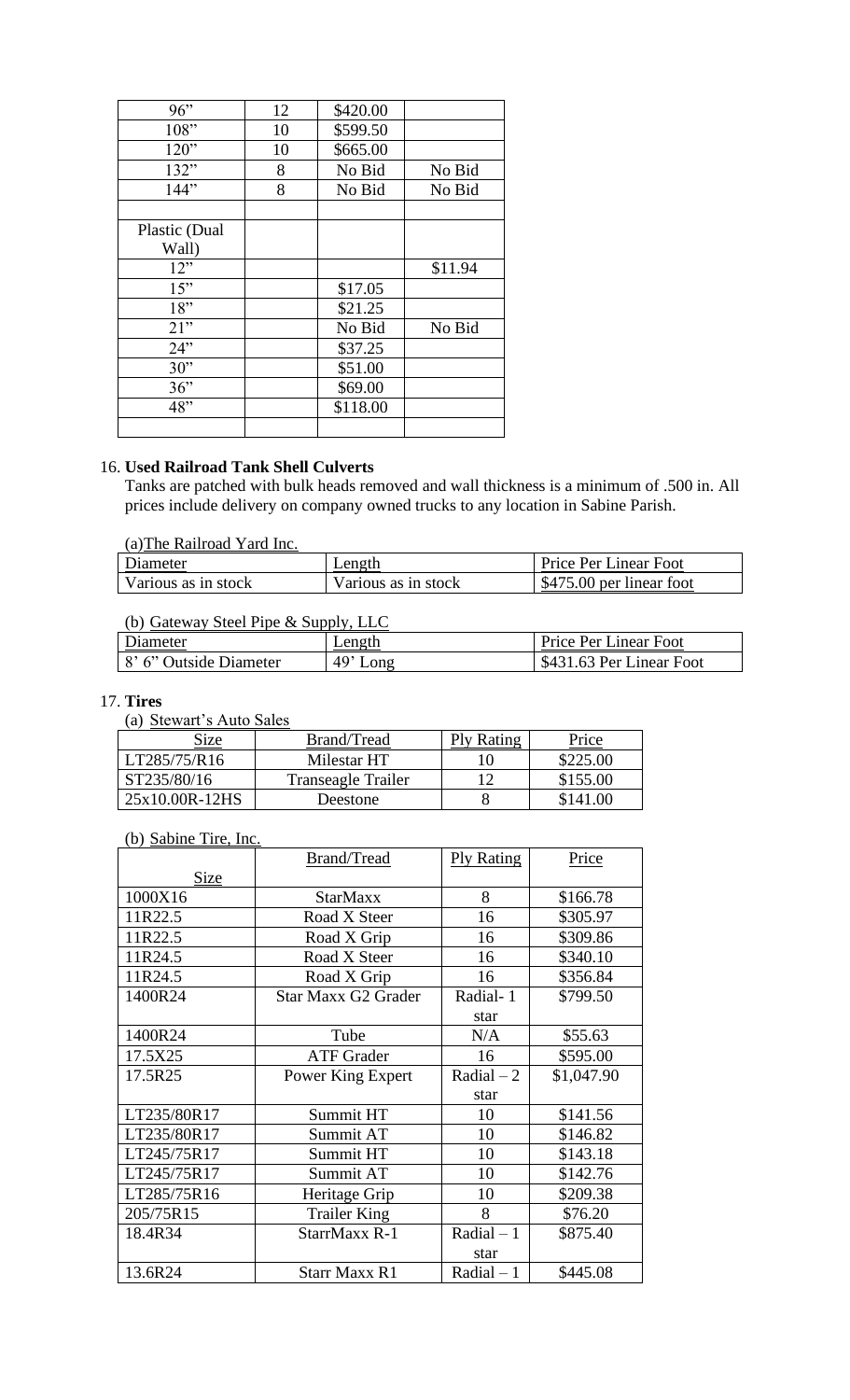|           |                  | star     |            |
|-----------|------------------|----------|------------|
| 23.5R25   | Power King ERT 3 | Radial-2 | \$2,107.57 |
|           |                  | star     |            |
| 225/75R15 | Trail King       | 10       | \$86.65    |
| 18.4X34   | StarMaxx R1      | 12       | \$677.44   |
| 13.6X24   | StarMaxx R1      |          | \$345.55   |

#### (c) Mark's Wholesale Tires

| 17.5R25   | Maxam  | 20 | \$1,500.00 |
|-----------|--------|----|------------|
| 235/80R16 | China  |    | \$119.00   |
| 1400R24   | Samson | 16 | \$1150.00  |

# 18. **Gravel and Crushed Rock**

18(a). **Gravel Oversize**

No bid received.

#### 18(b) **Gravel Oversize Maintenance** No bid received.

## 18(c) **Gravel Graded Oversize Maintenance** No bid received.

# 18(d) **Gravel – Maintenance**

No bid received.

# 18(e) **Gravel C1**

(a)Prairie Contractors, LLC. Gravel – 57's size (Concrete Size- C1) FOB Plant-Leesville, LA or DeRidder, LA  $$36.00$  per ton

## 18(f) **Gravel C-2**

No bid received.

## 18(g) **Gravel C3**

(a)Prairie Contractors, LLC. Pea gravel- $(Size - C-3)$ FOB Plant-Leesville, LA, or DeRidder, LA \$31.50 per ton

# 18(h) **Crushed Rock-Glauconite – (Black Rock)**

 $(a)$ Big 4, Inc.

Due to fluctuations in fuel costs and the economy, Big 4, Inc. is unable to set a fixed rate for these materials. The Parish will be notified 15 days in advance of price increases or decreases in order for the Parish to decide if materials will be purchased from Big 4, Inc.

Road Base: FOB Plant- Hemphill, TX \$10.00 per ton

Filter Rock 2" x 4": FOB Plant- Hemphill, TX \$16.50 per ton

Rock 3" x 5": FOB Plant – Hemphill, TX \$16.50 per ton

Rip Rap: FOB Plant – Hemphill, TX \$18.50 per ton

Iron Ore: FOB Plant – Hemphill, TX  $$6.00 \text{ per ton}$ 

\$16.50 per cubic yard

\$12.00 per cubic yard

\$16.50 per cubic yard

\$18.50 per cubic yard

\$7.00 per cubic yard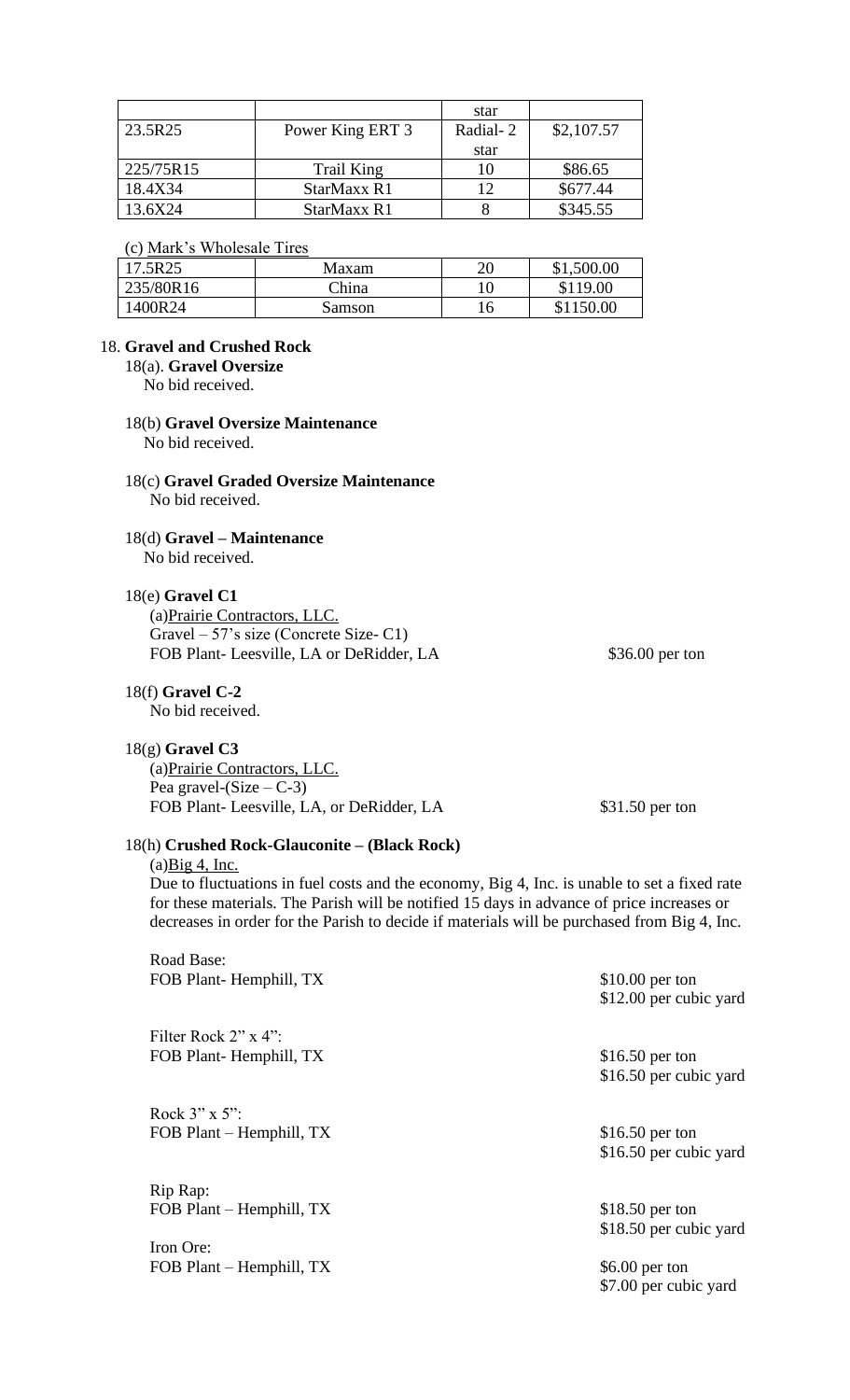| Sand:<br>FOB Plant – Hemphill, TX                                              | \$7.50 per ton                           |
|--------------------------------------------------------------------------------|------------------------------------------|
|                                                                                | \$9.50 per cubic yard                    |
| Fill Dirt:                                                                     |                                          |
| FOB Plant - Hemphill, TX                                                       | $$5.00$ per ton<br>\$6.00 per cubic yard |
| 18(i) Winn Rock                                                                |                                          |
| No bid received.                                                               |                                          |
| 18(j) Limestone – Super Flex Base                                              |                                          |
| (a) East Texas Asphalt Co., LTD                                                |                                          |
| With Texas sales tax of 8.25% added to FOB quoted price.                       |                                          |
| <b>Limestone Base:</b>                                                         |                                          |
| FOB Plant-Paxton, TX<br>Delivered to Many, LA                                  | \$31.39 per ton<br>\$42.92 per ton       |
|                                                                                |                                          |
| FOB Plant - Rebecca, TX                                                        | \$31.39 per ton                          |
| Delivered to Many, LA                                                          | \$38.36 per ton                          |
|                                                                                |                                          |
| b) Apeck Aggregates Supply, LLC<br><b>TCS#116 610 Road Base:</b>               |                                          |
| FOB Plant – Leesville, LA                                                      | \$28.48 per ton                          |
|                                                                                |                                          |
| (c)Madden Contracting Company, LLC.                                            |                                          |
| Class $7$ Base (SB-2)                                                          |                                          |
| <b>FOB Plant:</b>                                                              |                                          |
| Mansfield, LA                                                                  | \$32.75 per ton                          |
| Natchitoches, LA                                                               | \$31.50 per ton                          |
| <b>Commercial Base</b>                                                         |                                          |
| <b>FOB Plant:</b>                                                              |                                          |
| Mansfield, LA                                                                  | \$31.00 per ton                          |
| Natchitoches, LA                                                               | \$30.00 per ton                          |
| 3" Base                                                                        |                                          |
| <b>FOB Plant:</b>                                                              |                                          |
| Mansfield, LA                                                                  | \$34.25 per ton                          |
| Natchitoches, LA                                                               | \$33.50 per ton                          |
| 18(k) Limestone- #57 – 1 $\frac{1}{2}$ "Stone                                  |                                          |
| <b>Apeck Aggregates Supply, LLC</b>                                            |                                          |
| #57 Stone $-1\frac{1}{2}$ Stone                                                |                                          |
| FOB Plant-Leesville, LA                                                        | \$32.57 per ton                          |
|                                                                                |                                          |
| 18(1) Limestone $#67 - 1"$ Stone                                               |                                          |
| <b>Madden Contracting Company, LLC.</b><br>#67 Stone:                          |                                          |
| FOB Plant - Mansfield, LA                                                      | \$39.25 per ton                          |
| FOB Plant-Natchitoches, LA                                                     | \$37.50 per ton                          |
|                                                                                |                                          |
| $18(m)$ Limestone Rip Rap $-1$ "-12"<br><b>Madden Contracting Company, LLC</b> |                                          |
| Any Rip Rap                                                                    |                                          |
| <b>FOB Plant:</b>                                                              |                                          |
| Mansfield, LA                                                                  | \$45.00 per ton                          |
| Natchitoches, LA                                                               | \$43.75 per ton                          |
|                                                                                |                                          |
| $18(n)$ Limestone #8 – ½ "Stone for Chip Seal<br>No bid received.              |                                          |
|                                                                                |                                          |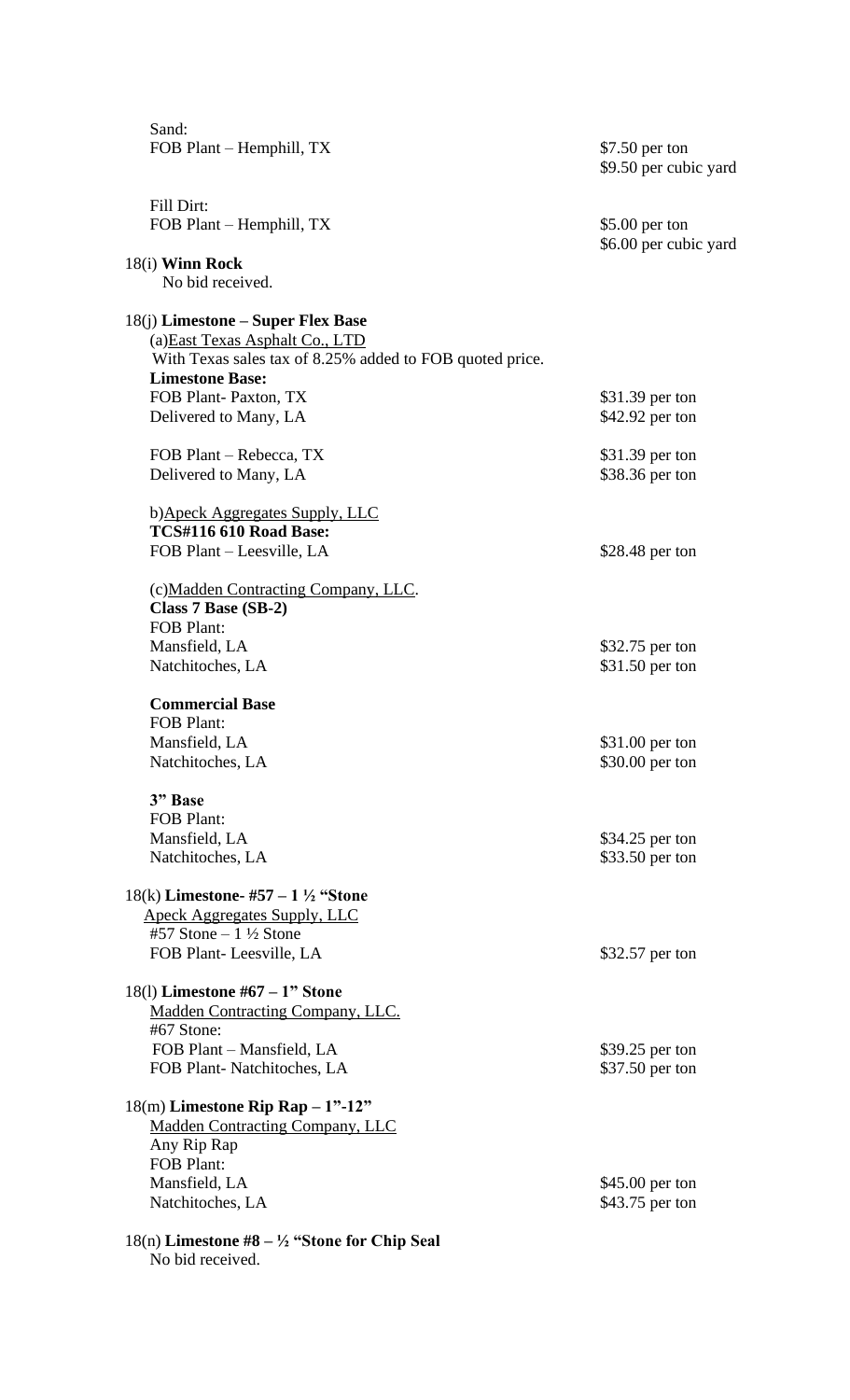| 18(o) Limestone 3" x 5" Stone<br><b>Madden Contracting Company, LLC</b><br><b>B</b> Stone |                 |
|-------------------------------------------------------------------------------------------|-----------------|
| <b>FOB Plant:</b><br>Mansfield, LA                                                        | \$35.00 per ton |
| Natchitoches, LA                                                                          | \$33.75 per ton |
|                                                                                           |                 |
| 18(p) Crushed Arkansas Rock/ Rhyolite                                                     |                 |
| Prairie Contractors, LLC.                                                                 |                 |
| Road Base-crushed rhyolite stone:                                                         |                 |
| FOB Plant-Leesville, LA or DeRidder, LA                                                   | \$32.00 per ton |
| ASTM Number 57's, 67's and 8s-<br>Crushed rhyolite stone:                                 |                 |
| FOB Plant-Leesville, LA or DeRidder, LA                                                   | \$38.00 per ton |
| $5$ " x 0 Surge Rock and 2 $\frac{1}{2}$ x 0 Ballasts<br>Rhyolite crushed stone "Surge"   |                 |
| FOB Plant-Leesville, LA or DeRidder, LA                                                   | \$38.00 per ton |

This resolution having been submitted to a vote; the vote thereon was as follows:

Yeas: 9 - Stewart, McCormic, Ruffin, Steinke, Davidson, Garcie, Sepulvado, Ebarb, and Byrd

Nays: 0

Abstain: 0

Absent: 0

15(a). Consider the Purchase of a New or Used Haul Truck and Trailer

President McCormic reported that the Road and Shop Committee had met on December 14, 2021 and had discussed the need for another haul truck (day cab) and end-dump trailer for the Parish. Mr. McCormic informed the Jury that the Road and Shop Committee recommends the purchase of a day cab truck and dump trailer.

Road Superintendent, Bobby Hughes, briefly explained the need for the truck and trailer. He noted that it is very difficult to purchase a truck at this time due to vehicle shortages. Mr. McCormic reported that the Road and Shop Committee supported the purchase of either a new or low mileage used truck.

Mr. Garcie noted that the purchase of a haul truck and dump trailer would require the employment of an additional truck driver.

Resolution No. 8918

Motion by Byrd and seconded by Sepulvado:

WHEREAS, the Road and Shop Committee has recognized the need for and recommended the purchase of a day cab truck and an end dump trailer

NOW, THEREFORE, BE IT RESOLVED, that the purchase of a low mileage used, or new day cab truck and end dump trailer is hereby approved, and

BE IT FURTHER RESOLVED, that the Police Jury President and the Secretary Treasurer are hereby authorized to execute any documents necessary to complete the purchase of the truck and trailer.

This resolution having been submitted to a vote; the vote thereon was as follows: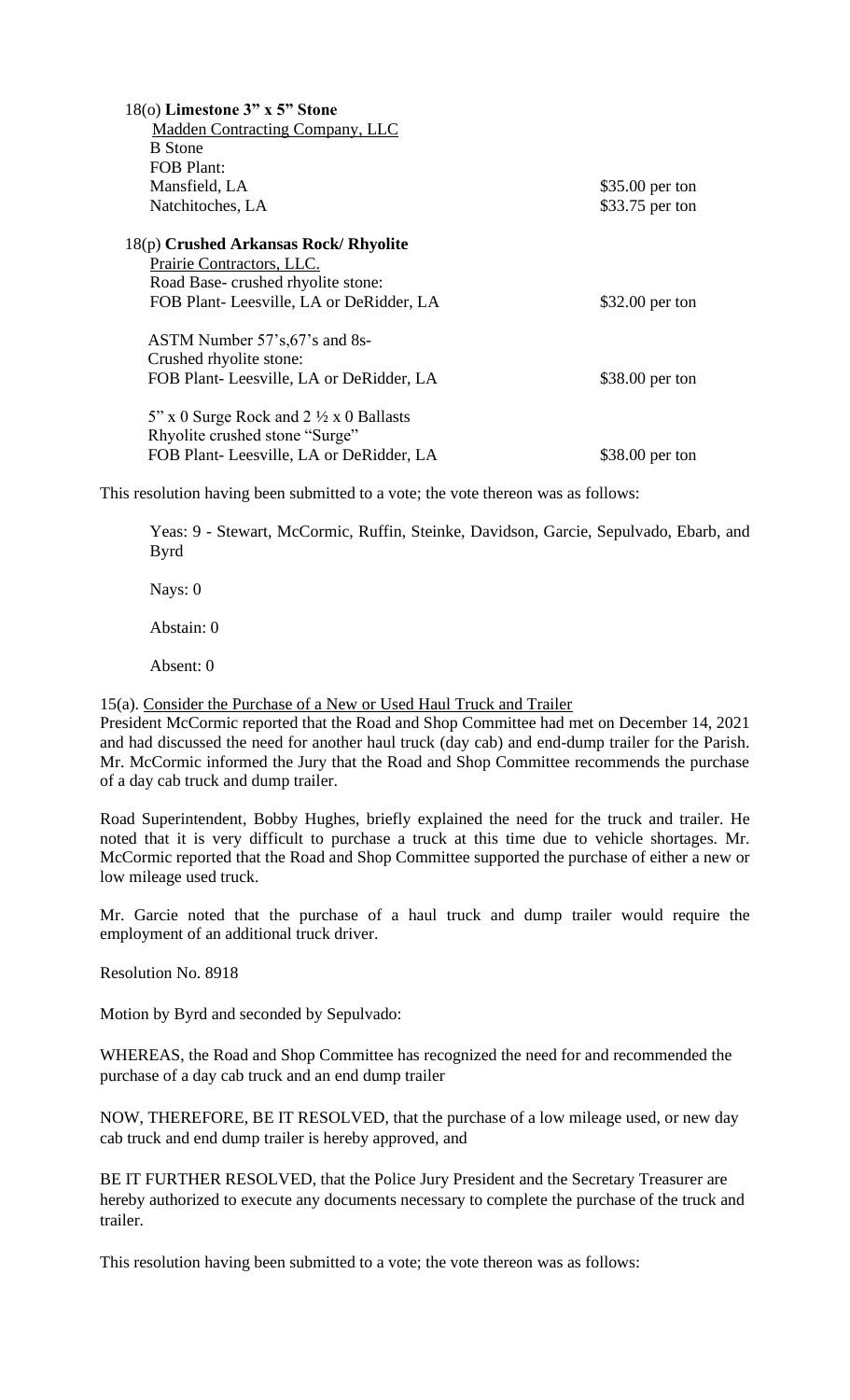Yeas: 9 - Stewart, McCormic, Ruffin, Steinke, Davidson, Garcie, Sepulvado, Ebarb, and Byrd

Nays: 0

Abstain: 0

Absent: 0

# 15(b). Discuss Toro Bridge – Option Three

President McCormic reported that state bridge inspectors have inspected the Toro Creek Bridge in Ward 1. It is their opinion that the bridge cannot be replaced at its current location. Road Superintendent Hughes informed the Jury that there are three options available to close the bridge:

Option 1: Leave the bridge as is and remove it from the Parish Bridge Inventory after five years. Option 2: Remove a span of the bridge and take it out of inventory immediately.

Option 3: Enter a cooperative endeavor agreement with the state whereby the state will remove all spans of the bridge at no cost to the Parish but leave the pilings. The Parish can remove the pilings at its convenience.

Representative Schamerhorn suggested that the Parish attempt to get the bridge replaced through the Off-System Bridge Replacement Program. He informed the Jury that he would work to get the bridge replaced through this program.

Resolution No. 8919

Motion by Sepulvado and seconded by Byrd to table consideration of the Toro Creek Bridge until it is determined if it can be replaced through the Off-System Bridge Replacement Program.

This resolution having been submitted to a vote; the vote thereon was as follows:

Yeas: 9 - Stewart, McCormic, Ruffin, Steinke, Davidson, Garcie, Sepulvado, Ebarb, and Byrd

Nays: 0

Abstain: 0

Absent: 0

#### 15(c). Discuss Salary Ranges for Employees

President McCormic reported to the Jury concerning possible changes in the pay structure for Police Jury employees. He noted that the Road and Shop Committee discussed a differential in pay between an unskilled employee and a skilled employee with job experience.

Mr. McCormic informed the Jury that the Committee recommended establishing categories (or brackets) for employees with varying experience or skill levels. The following brackets are suggested by the Road and Shop Committee:

- Entry level employee rate of pay between \$12.96 and \$14.99 per hour.
- Skilled employee rate of pay between \$15.00 and \$17.00 per hour.
- Road foreman rate of pay between \$18.00 and \$25.00 per hour.

Resolution No. 8920

Motion by Steinke and seconded by Sepulvado:

WHEREAS, the Police Jury has difficulty attracting and retaining skilled employees, and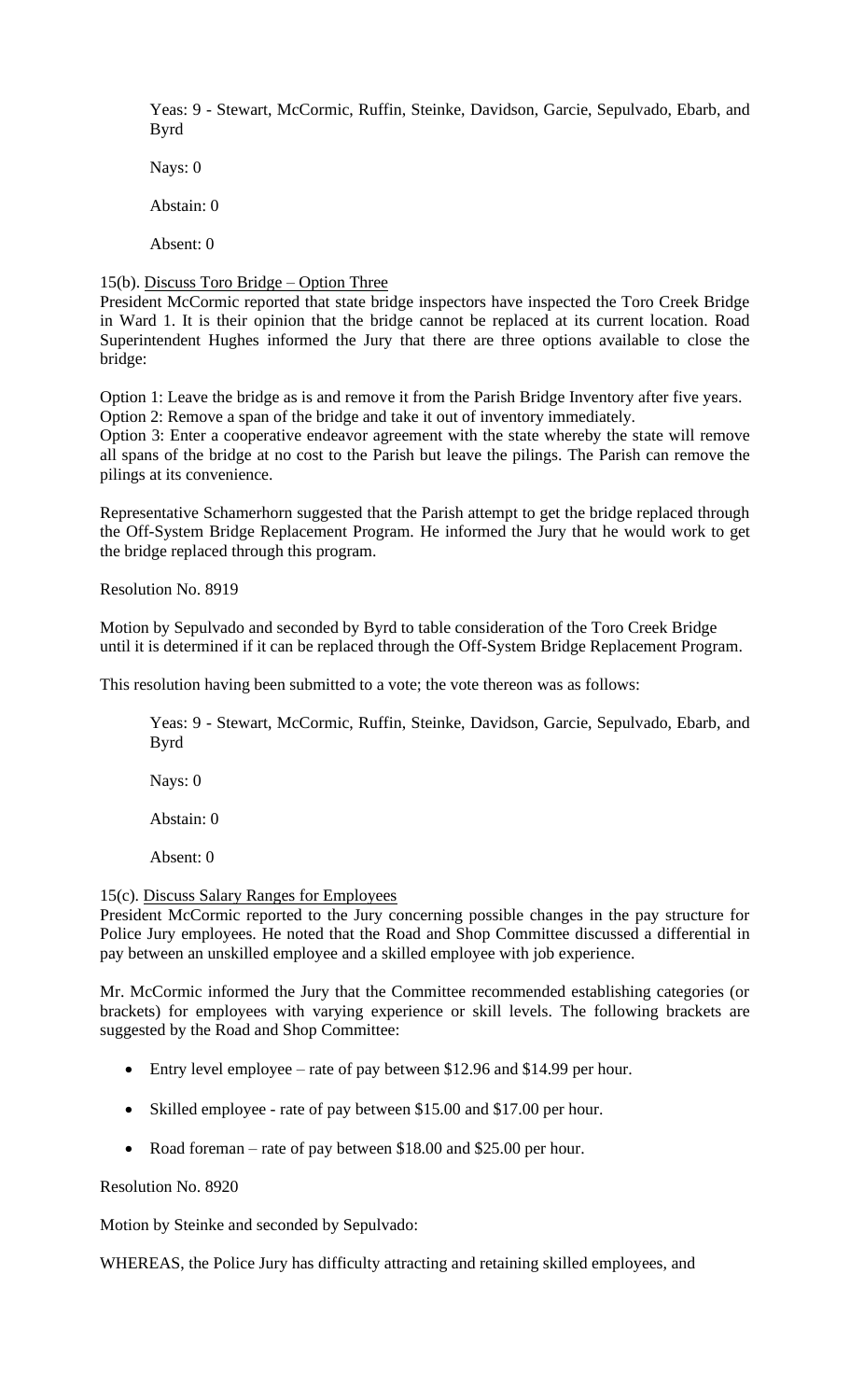WHEREAS, the Police Jury desires to establish a salary structure that encourages skilled persons to work for the Jury and that provides an incentive for continued employment

NOW BE IT RESOLVED, that the Jury proceed to establish pay brackets that reflect the skill and experience level of employees, and

BE IT FURTHER RESOLVED, that the Jury develop criteria for the necessary qualifications for each pay bracket.

This resolution having been submitted to a vote; the vote thereon was as follows:

Yeas: 8 - Stewart, McCormic, Ruffin, Steinke, Davidson, Garcie, Sepulvado, and Byrd

Nays: 1 - Ebarb

Abstain: 0

Absent: 0

15(d). Consider Purchasing John Deere Loader for Wards 6 and 10 (Road Districts 10 and 11) Wards 6 and 10 (Road Districts 10 and 11) need a new front-end loader. Funds for the purchase of this loader are budgeted and the cost will be paid equally between the Road Districts.

Resolution No. 8921

Motion by Byrd and seconded by Ebarb:

WHEREAS, Wards 6 and 10 (Road Districts 10 and 11) need a new front-end loader

NOW BE IT RESOLVED, that the purchase of a front-end loader for Wards 6 and 10 (Road Districts 10 and 11) is hereby approved, and

BE IT RESOLVED, that Road Superintendent Bobby Hughes is directed to determine the specifications for said front-end loader, and

BE IT FURTHER RESOLVED, that the front-end loader be purchased under State contract with the cost being equally paid by the road districts, and

BE IT FURTHER RESOLVED, that the Police Jury President and the Secretary Treasurer are hereby authorized to execute any documents necessary to complete the purchase of the loader.

This resolution having been submitted to a vote; the vote thereon was as follows:

Yeas: 9 - Stewart, McCormic, Ruffin, Steinke, Davidson, Garcie, Sepulvado, Ebarb, and Byrd

Nays: 0

Abstain: 0

Absent: 0

15(e). Discuss Signs for School Zones- Hands Free Signs

The Louisiana State Police has notified Mr. Steinke of the need for "Hands Free" signs to be posted within school zones. The posting of the signs is the responsibility of the Police Jury; however, a permit must be obtained from the Department of Transportation and Development for each sign location.

Resolution No. 8922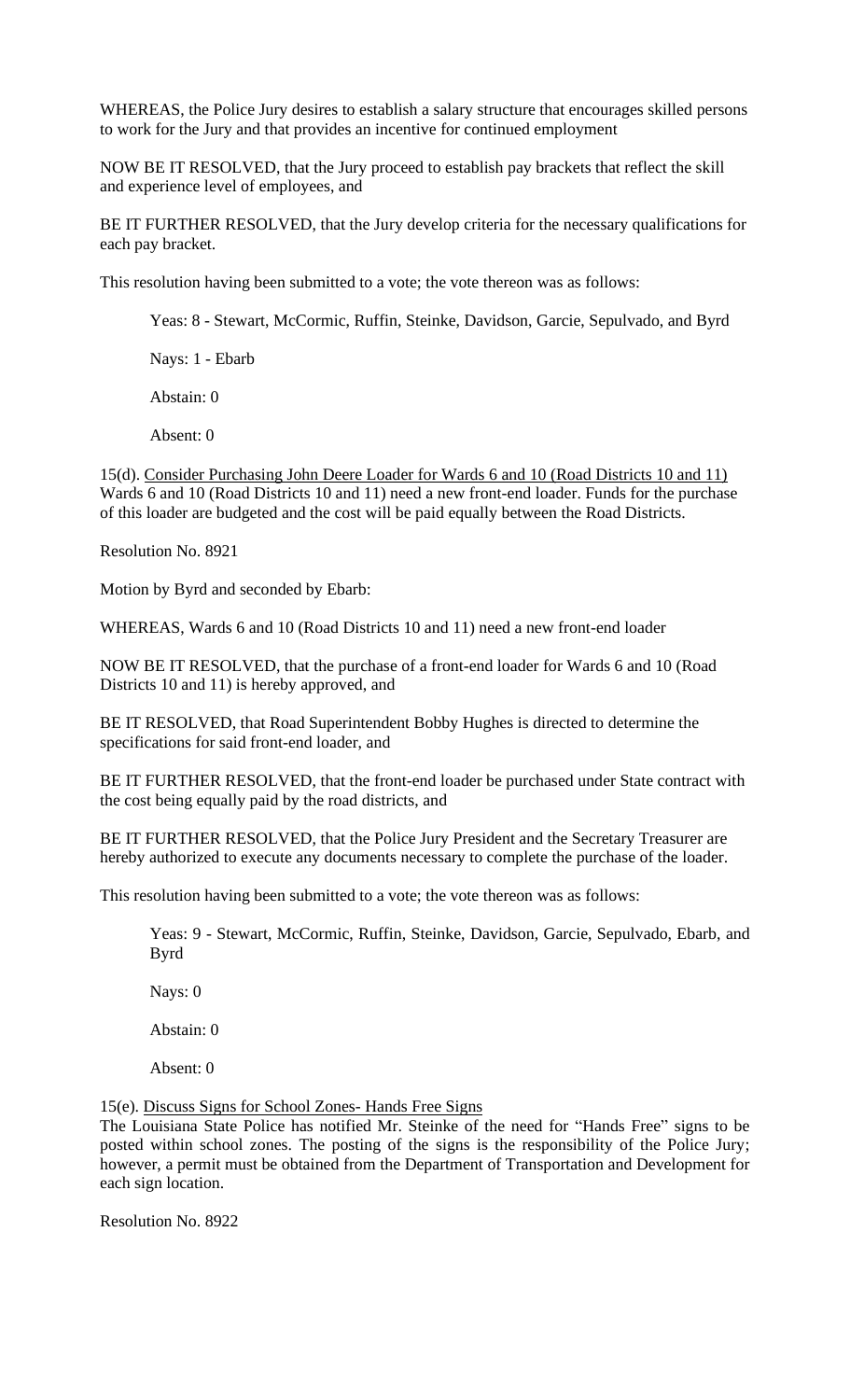Motion by Steinke and seconded by Stewart to table consideration of obtaining "Hands Free" signs to be posted within the school zones until further information is obtained from State Representative Rodney Schamerhorn.

This resolution having been submitted to a vote; the vote thereon was as follows:

Yeas: 9 - Stewart, McCormic, Ruffin, Steinke, Davidson, Garcie, Sepulvado, Ebarb, and Byrd

Nays: 0

Abstain: 0

Absent: 0

15(f). Consider Hiring a Part-time Employee for Ward 1 (Road District 18)

Resolution No. 8923

Motion by Stewart and seconded by Davidson:

WHEREAS, Ward 1 (Road District 18) has a need for a part-time employee to operate a motor grader until a full-time operator can be hired.

NOW BE IT RESOLVED, that a position for a part-time employee for Ward 1 (Road District 18) be hereby established until a full-time motor grader operator can be hired, and

BE IT FURTHER RESOLVED that the part-time employee will work no more than twenty-eight hours per week at a pay rate of \$12.96 per hour, and

BE IT FURTHER RESOLVED, that the part-time employee will not participate in the STEP Plan or be eligible for the normal employee benefits offered full-time employees, and

BE IT FURTHER RESOLVED, that Road Superintendent Bobby Hughes is directed to fill this position.

This resolution having been submitted to a vote; the vote thereon was as follows:

Yeas: 9 - Stewart, McCormic, Ruffin, Steinke, Davidson, Garcie, Sepulvado, Ebarb, and Byrd

Nays: 0

Abstain: 0

Absent: 0

16. North Louisiana Criminalistics Laboratory Commission – Approve 2022 Annual Budget and 2021 Amended Budget

Secretary Treasurer Weatherford explained that the Police Jury is normally asked to approve the budget of the North Louisiana Criminalistics Laboratory Commission. A memo from Joseph Jones, System Director, (with their Original 2021 Budget, Amended 2021 Budget, and Proposed 2022 Budget) has been provided to the Jury. The memo requests that the Police Jury approve the Amended 2021 Budget and the Proposed 2022 Budget.

Resolution No. 8924

Motion by Ruffin and seconded by Ebarb to approve the Amended 2021 Budget and the Proposed 2022 Budget of the North Louisiana Criminalistics Laboratory Commission.

This resolution having been submitted to a vote; the vote thereon was as follows: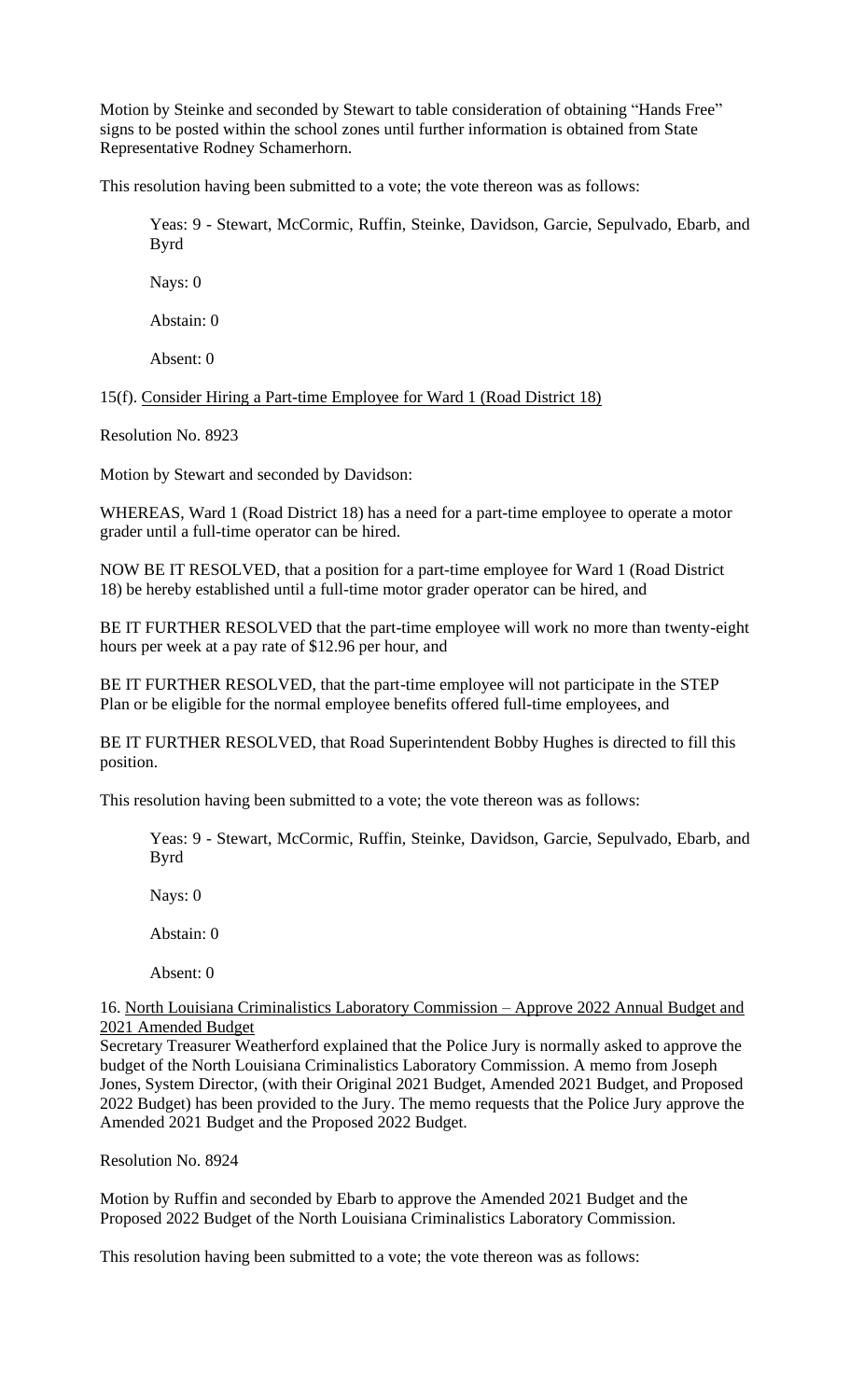Yeas: 9 - Stewart, McCormic, Ruffin, Steinke, Davidson, Garcie, Sepulvado, Ebarb, and Byrd

Nays: 0 Abstain: 0 Absent: 0

17. Consider Salary Increase for Solid Waste Landfill Employees with Two Years of Service The Solid Waste Committee met on December 13, 2021. During the meeting, they discussed possible salary increases for landfill employees. The Committee recommended that employees who will have 2 years' service as of March 1, 2022, be given a ten percent (10%) increase in pay. The Committee recommended that the pay increases take effect on January 1, 2022.

Resolution No. 8925

Motion by Steinke and seconded by Sepulvado to approve a ten percent (10%) increase in pay to landfill employees who will have two or more years of service on March 1, 2022, with the raise to take effect on January 1, 2022.

This resolution having been submitted to a vote; the vote thereon was as follows:

Yeas: 7 - McCormic, Ruffin, Steinke, Davidson, Sepulvado, Ebarb, and Byrd

Nays: 2 – Stewart and Garcie

Abstain: 0

Absent: 0

18. Consider Approving Adopt a Road Application Packet and Waiver Road Superintendent Bobby Hughes presented an Adopt-a Road Contract Application and a Volunteer Waiver form to the Police Jury. The contract and liability waiver have been reviewed and approved by the District Attorney. Persons adopting a road will have their name on a sign

Resolution No. 8926

placed on the road.

Motion by Stewart and seconded by Steinke to accept the Adopt-a-Road Contract Application and Volunteer Waiver.

This resolution having been submitted to a vote; the vote thereon was as follows:

Yeas: 9 - Stewart, McCormic, Ruffin, Steinke, Davidson, Garcie, Sepulvado, Ebarb, and Byrd

Nays: 0

Abstain: 0

Absent: 0

19. Adopt the Parish Transportation Act Priority List (3 Years – 2022, 2023, and 2024) Louisiana Revised Statute 48:755 requires parishes to adopt a parish-wide capital improvements program that shall list all projects to be constructed using Parish Transportation Act funds during the fiscal year and the following two years. Parish Transportation Act funds shall be used for the benefit of the parish as a whole and within the priority ranking for the parish. The most critical needs existing parish-wide according to the priority ranking shall be met first.

All projects listed for the total three-year plan shall be approved by the parish governing authority and shall be adopted prior to the beginning of the first year of the three-year plan.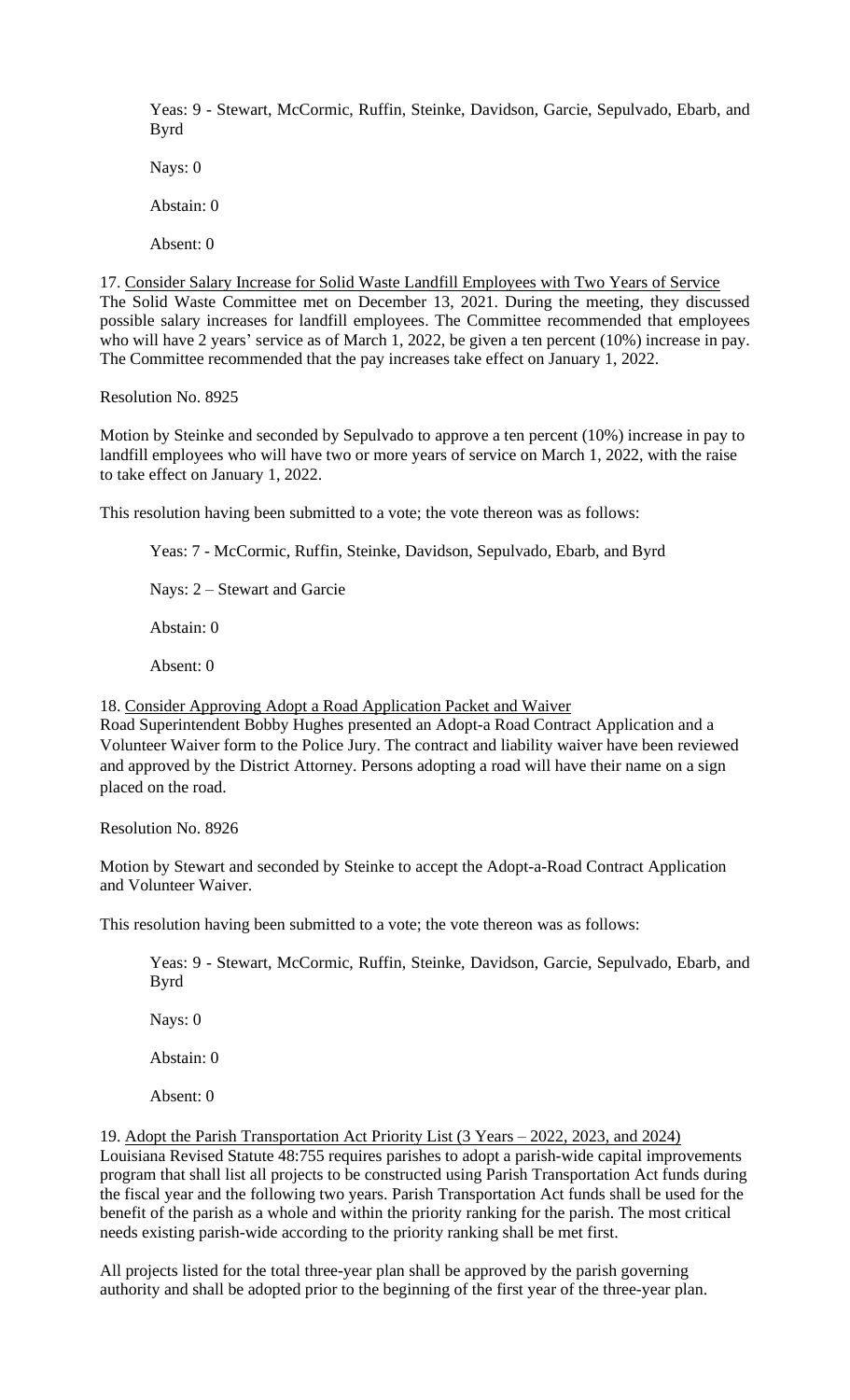#### Resolution No. 8927

Motion by Stewart and seconded by Sepulvado to adopt a three (3) year Capital Improvements Program Priority List, on a selective basis, upon the recommendation of the Road Committee and the Parish Road Superintendent, Bobby Hughes, by a prioritized ranking, in accordance with the Parish Transportation Act. The roads are prioritized in the order as listed:

#### **Road Capital Improvement**

# **2022**

| <b>Airport Road</b> |
|---------------------|
| Lee Garcie Road     |
| Big Sepulvado Loop  |
| Little Egypt        |
| Fire Tower          |
| Aimwell             |
| Old LA 476          |
| Plainview/Prospect  |

#### **2023**

#### **2024**

Asphalt Asphalt - .3 mile Asphalt – 1.0 mile  $Reclain - 1.5 miles$ Reclaim and rock – Pump Station to church Reclaim and asphalt – .5 miles Reclaim and asphalt  $-1.5$  miles Reclaim and asphalt - 1.5miles/1.0 mile

Oak Bluff Reclaim and Asphalt - .7 mile Walkerville **Reclaim and Asphalt** - .6 mile Pilcher Milling, Rock, and Asphalt – 2.7 miles Sportsman Paradise Flex Base – 1.5 miles – Cain to EOR McManus Reclaim and Oil Sand – 1 mile Eaves Lane Reclaim and Oil Sand – 1.5 miles Little Egypt Reclaim and Oil Sand – 1.5 miles Carhee Reclaim and Oil Sand - .5 mile Meritt Mountain Reclaim and Asphalt – 1.2 miles

Many Marthaville **Oil Sand - .5 mile** Cedar Grove Oil Sand - .75 mile – Big N Ranch to church Meritt Mountain **Asphalt – 1.2 miles** Prospect Road Asphalt – 1.0 mile Little Flock Reclaim, Compact, and Asphalt – 1.6 miles Bozeman Loop Reclaim, Compact, and Oil Sand – 1.0 mile Haley Reclaim, Compact, and Oil Sand - .3 mile Sawmill **Samull Coll Sand – 1.1 miles** Carhee Oil Sand – 1.1 miles Carter Road Oil Sand – 1.2 miles Skinner Road Oil Sand – 1.8 miles Dickson Road Oil Sand - .7 miles Hazel Road Oil Sand - .5 mile

This resolution having been submitted to a vote; the vote thereon was as follows:

Yeas: 8 - Stewart, McCormic, Ruffin, Steinke, Davidson, Garcie, Sepulvado, and Ebarb

Nays: 1 - Byrd

Abstain: 0

Absent: 0

20. Set the Dates and Time of the Police Jury's Regularly Scheduled Meetings for the Year 2022 The Police Jury is required to give written public notice of its regularly scheduled meetings at the beginning of each year.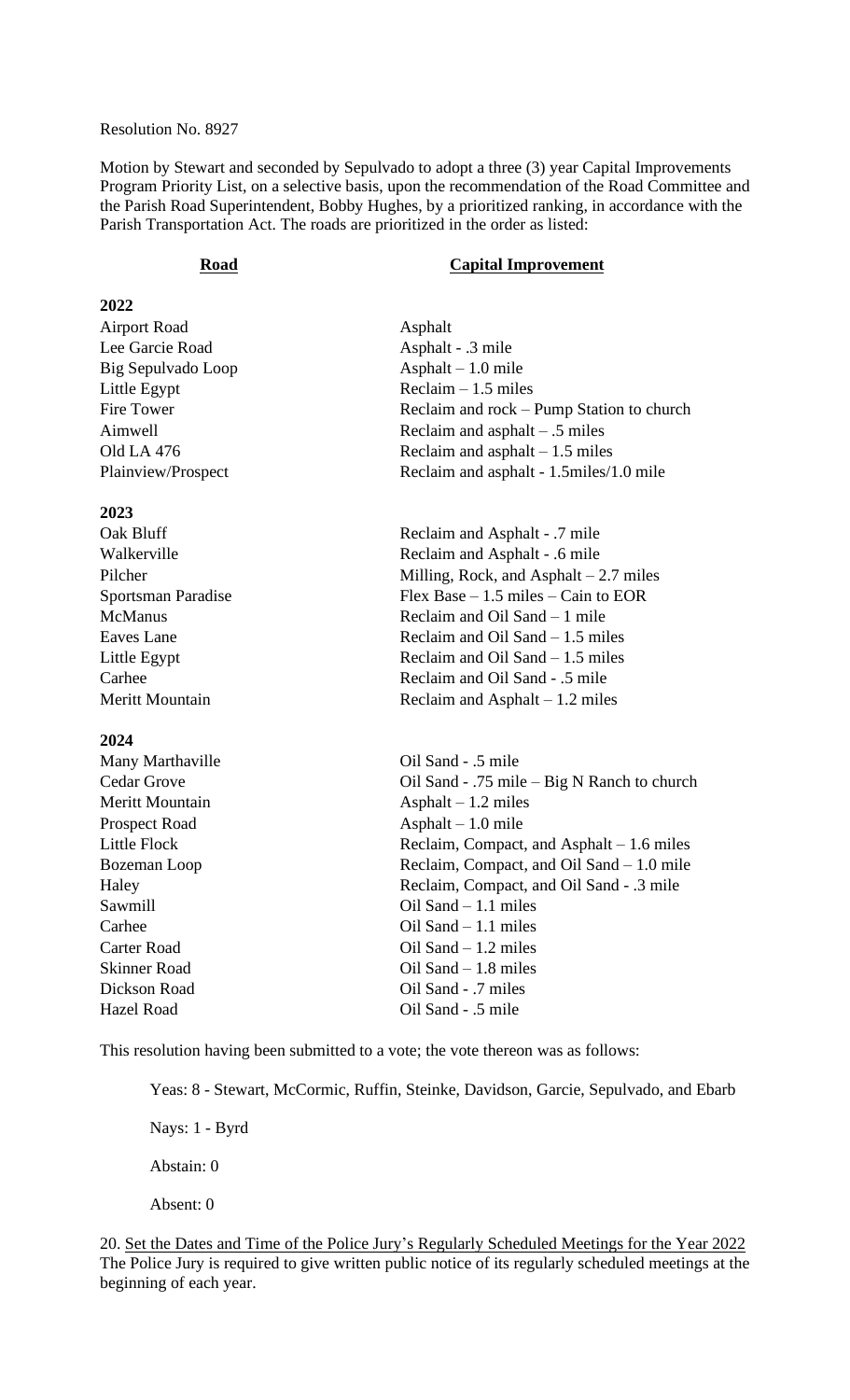Resolution No. 8928

Motion by Byrd and seconded by Ruffin to have the Police Jury's regularly scheduled meetings held at 9:00 a.m. in the Police Jury Meeting Room of the Sabine Parish Courthouse, 400 S. Capitol Street, Many, Louisiana, on the third Wednesday of each month. The regularly scheduled meetings will be held on the following days:

| January 19, 2022  | July 20, 2022     |
|-------------------|-------------------|
| February 16, 2022 | August 17, 2022   |
| March 16, 2022    | September 21,2022 |
| April 20, 2022    | October 19, 2022  |
| May 18, 2022      | November 16, 2022 |
| June 15,2022      | December 21, 2022 |

This resolution having been submitted to a vote; the vote thereon was as follows:

Yeas: 9 - Stewart, McCormic, Ruffin, Steinke, Davidson, Garcie, Sepulvado, Ebarb, and Byrd

Nays: 0

Abstain: 0

Absent: 0

#### 21. Authorize Payment of Approved Bills

Resolution No. 8929

Motion by Ruffin and seconded by Stewart to pay the approved bills.

This resolution having been submitted to a vote; the vote thereon was as follows:

Yeas: 9 - Stewart, McCormic, Ruffin, Steinke, Davidson, Garcie, Sepulvado, Ebarb, and Byrd

Nays: 0

Abstain: 0

Absent: 0

22. Appropriate and Transfer Sales Tax for December Operations (\$250,000)

Resolution No. 8930

Motion by Ruffin and seconded by Davidson to appropriate and transfer \$250,000.00 from the Sales Tax Fund to the Parish-wide Transportation Fund for December 2021 operations.

This resolution having been submitted to a vote; the vote thereon was as follows:

Yeas: 9 - Stewart, McCormic, Ruffin, Steinke, Davidson, Garcie, Sepulvado, Ebarb, and Byrd

Nays: 0

Abstain: 0

Absent: 0